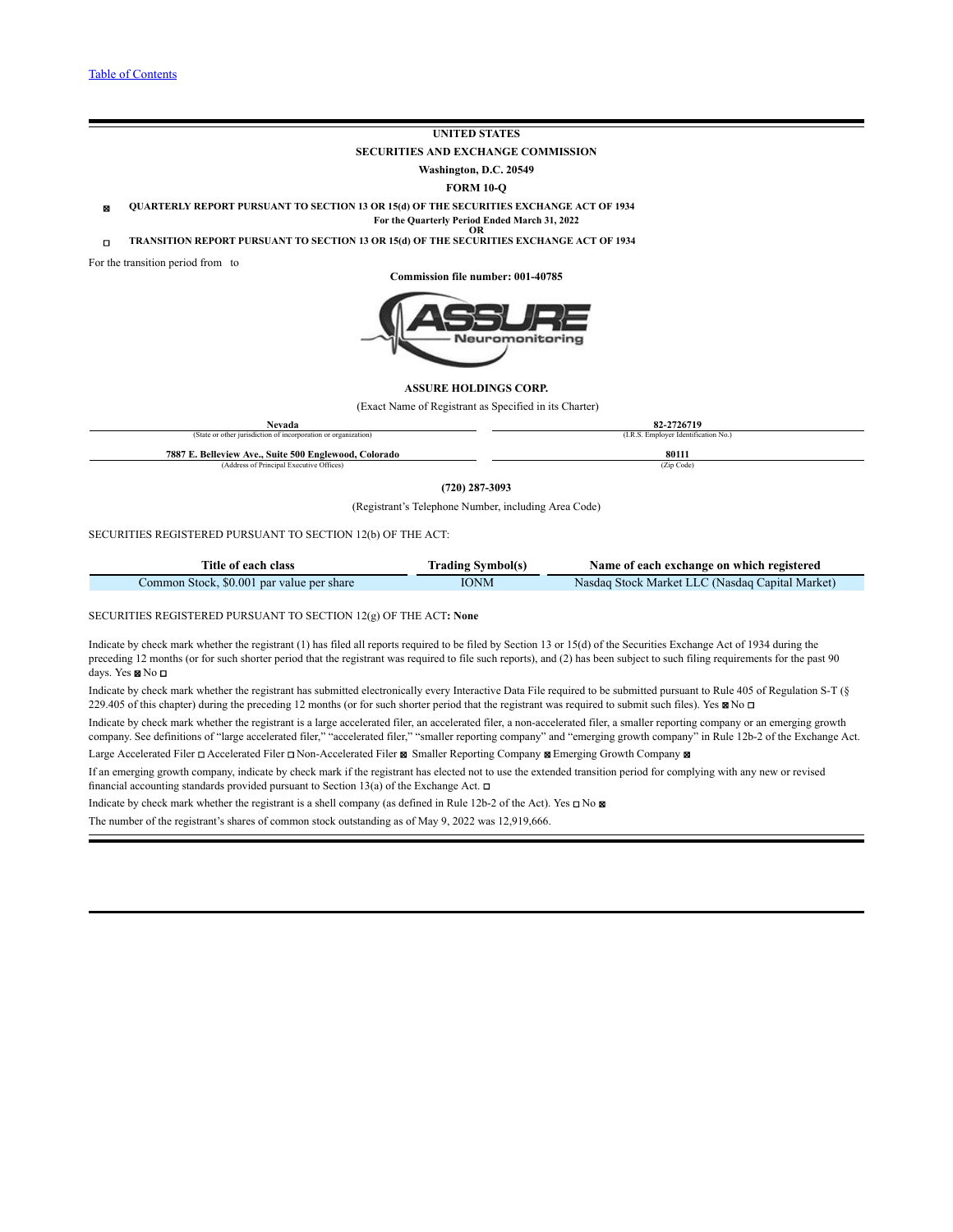## ASSURE HOLDINGS CORP. FORM 10Q FOR THE QUARTER ENDED MARCH 31, 2022 TABLE OF CONTENTS

<span id="page-1-0"></span>

| Part I – Financial Information<br>Item 1. Financial Statements (unaudited)<br>Condensed Consolidated Balance Sheets as of March 31, 2022 and December 31, 2021 | 3  |
|----------------------------------------------------------------------------------------------------------------------------------------------------------------|----|
|                                                                                                                                                                |    |
|                                                                                                                                                                |    |
|                                                                                                                                                                |    |
| Condensed Consolidated Statements of Operations for the Three Months Ended March 31, 2022 and 2021                                                             |    |
| Condensed Consolidated Statements of Cash Flows for the Three Months Ended March 31, 2022 and 2021                                                             |    |
| Condensed Consolidated Statements of Changes in Shareholders' Equity for the Three Months Ended March 31, 2022 and 2021                                        |    |
| <b>Notes to Condensed Consolidated Financial Statements</b>                                                                                                    | 6  |
| Item 2. Management's Discussion and Analysis of Financial Condition and Results of Operations                                                                  | 18 |
| Item 3. Quantitative and Qualitative Disclosures About Market Risk                                                                                             | 25 |
| Item 4. Controls and Procedures                                                                                                                                | 25 |
| Part II – Other Information                                                                                                                                    | 26 |
| Item 1. Legal Proceedings                                                                                                                                      | 26 |
| Item 1A. Risk Factors                                                                                                                                          | 26 |
| <u>Item 2. Unregistered Sales of Equity Securities and Use of Proceeds</u>                                                                                     | 26 |
| Item 3. Defaults Upon Senior Securities                                                                                                                        | 26 |
| Item 4. Mine Safety Disclosures                                                                                                                                | 27 |
| Item 5. Other Information                                                                                                                                      | 27 |
| Item 6. Exhibits                                                                                                                                               | 27 |
| <b>Signatures</b>                                                                                                                                              | 28 |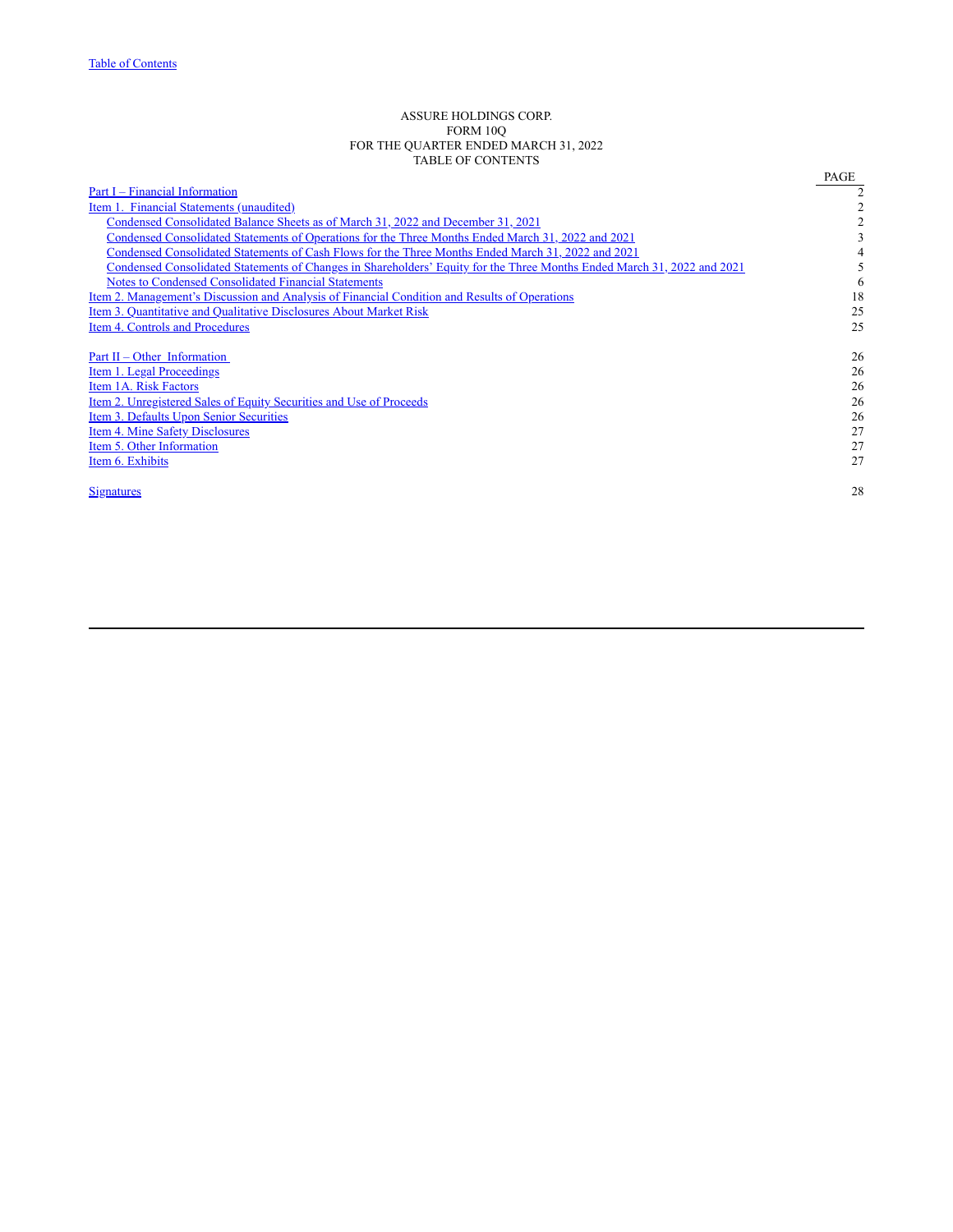# <span id="page-2-2"></span><span id="page-2-1"></span><span id="page-2-0"></span>**PART I. FINANCIAL INFORMATION ITEM 1. FINANCIAL STATEMENTS**

## ASSURE HOLDINGS CORP. CONDENSED CONSOLIDATED BALANCE SHEETS (in thousands, except share and par amounts) (unaudited)

|                                                                                                             |              | March 31.<br>2022 |              | December 31.<br>2021 |  |
|-------------------------------------------------------------------------------------------------------------|--------------|-------------------|--------------|----------------------|--|
| <b>ASSETS</b>                                                                                               |              |                   |              |                      |  |
| <b>Current assets</b>                                                                                       |              |                   |              |                      |  |
| Cash                                                                                                        | $\mathbb{S}$ | 1,661             | $\mathbf S$  | 4,020                |  |
| Accounts receivable, net                                                                                    |              | 26,459            |              | 27,810               |  |
| Income tax receivable                                                                                       |              | 157               |              | 136                  |  |
| Other current assets                                                                                        |              | 399               |              | 151                  |  |
| Due from MSAs                                                                                               |              | 5,952             |              | 5,886                |  |
| Total current assets                                                                                        |              | 34,628            |              | 38,003               |  |
| Equity method investments                                                                                   |              | 495               |              | 525                  |  |
| <b>Fixed assets</b>                                                                                         |              | 81                |              | 85                   |  |
| Operating lease right of use asset                                                                          |              | 876               |              | 956                  |  |
| Finance lease right of use asset                                                                            |              | 701               |              | 743                  |  |
| Intangibles, net                                                                                            |              | 3,536             |              | 3,649                |  |
| Goodwill                                                                                                    |              | 4,448             |              | 4,448                |  |
| Total assets                                                                                                | $\mathbb{S}$ | 44,765            | $\mathbb{S}$ | 48,409               |  |
| <b>LIABILITIES AND SHAREHOLDERS' EQUITY</b>                                                                 |              |                   |              |                      |  |
| <b>LIABILITIES</b>                                                                                          |              |                   |              |                      |  |
| <b>Current liabilities</b>                                                                                  |              |                   |              |                      |  |
| Accounts payable and accrued liabilities                                                                    | $\mathbb{S}$ | 2,661             | \$           | 2,194                |  |
| Current portion of debt                                                                                     |              |                   |              | 515                  |  |
| Current portion of lease liability                                                                          |              | 743               |              | 702                  |  |
| Current portion of acquisition liability                                                                    |              | 306               |              | 306                  |  |
| Total current liabilities                                                                                   |              | 3,710             |              | 3,717                |  |
| Lease liability, net of current portion                                                                     |              | 1,350             |              | 1,482                |  |
| Debt, net of current portion                                                                                |              | 12,207            |              | 13,169               |  |
| Acquisition liability                                                                                       |              | 408               |              | 459                  |  |
| Fair value of stock option liability                                                                        |              | $\overline{2}$    |              | 25                   |  |
| Deferred tax liability, net                                                                                 |              | 264               |              | 601                  |  |
| <b>Total liabilities</b>                                                                                    |              | 17.941            |              | 19,453               |  |
| Commitments and contingencies (Note 8)                                                                      |              |                   |              |                      |  |
| <b>SHAREHOLDERS' EQUITY</b>                                                                                 |              |                   |              |                      |  |
| Common stock: \$0.001 par value; 180,000,000 shares authorized; 12,919,666 and 12,918,866 shares issued and |              |                   |              |                      |  |
| outstanding, as of March, 31, 2022 and December 31, 2021, respectively                                      |              | 13                |              | 13                   |  |
| Additional paid-in capital                                                                                  |              | 43,714            |              | 43,387               |  |
| Accumulated deficit                                                                                         |              | (16,903)          |              | (14, 444)            |  |
| Total shareholders' equity                                                                                  |              | 26,824            |              | 28,956               |  |
| Total liabilities and shareholders' equity                                                                  | \$           | 44,765            | \$           | 48,409               |  |

*See accompanying notes to condensed consolidated financial statements.*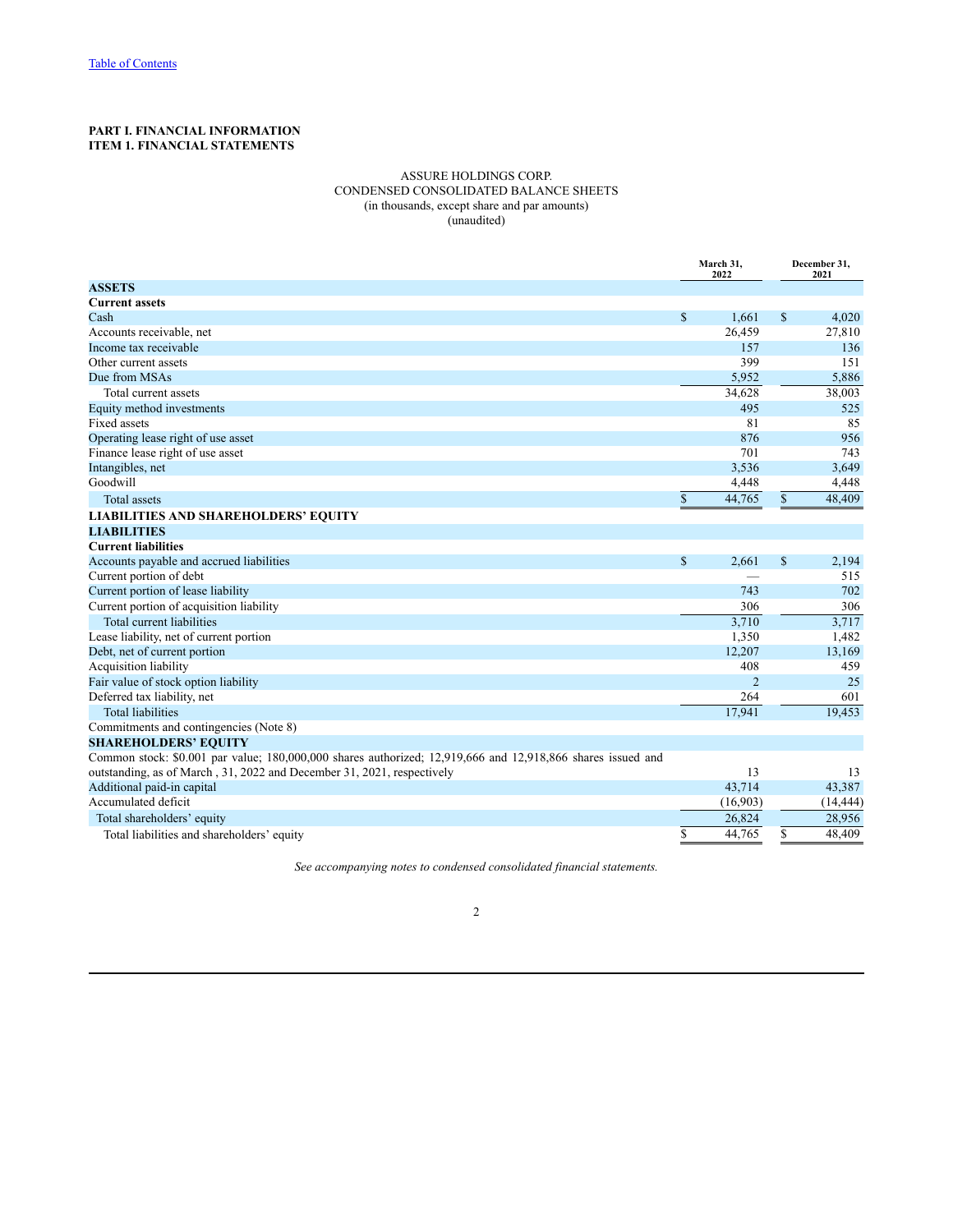## ASSURE HOLDINGS CORP. CONDENSED CONSOLIDATED STATEMENTS OF OPERATIONS (in thousands, except share and per share amounts) (unaudited)

<span id="page-3-0"></span>

|                                                                           |    | Three Months Ended March 31, |    |            |  |
|---------------------------------------------------------------------------|----|------------------------------|----|------------|--|
|                                                                           |    | 2022                         |    | 2021       |  |
| <b>Revenue</b>                                                            |    |                              |    |            |  |
| <b>Technical services</b>                                                 | \$ | 1,396                        | \$ | 3,133      |  |
| Professional services                                                     |    | 2,473                        |    | 314        |  |
| Other                                                                     |    | 832                          |    | 1,318      |  |
| Total revenue                                                             |    | 4,701                        |    | 4,765      |  |
| Cost of revenues, excluding depreciation and amortization                 |    | 3,877                        |    | 2,532      |  |
| Gross margin                                                              |    | 824                          |    | 2,233      |  |
| <b>Operating expenses</b>                                                 |    |                              |    |            |  |
| General and administrative                                                |    | 4,241                        |    | 3,132      |  |
| Sales and marketing                                                       |    | 252                          |    | 335        |  |
| Depreciation and amortization                                             |    | 258                          |    | 285        |  |
| Total operating expenses                                                  |    | 4,751                        |    | 3,752      |  |
| Loss from operations                                                      |    | (3,927)                      |    | (1, 519)   |  |
| Other income (expenses)                                                   |    |                              |    |            |  |
| Income (loss) from equity method investments                              |    | 5                            |    | (23)       |  |
| Gain on Paycheck Protection Program loan forgiveness                      |    | 1,665                        |    |            |  |
| Other income (expense), net                                               |    | 38                           |    | (3)        |  |
| Accretion expense                                                         |    | (170)                        |    | (95)       |  |
| Interest expense, net                                                     |    | (407)                        |    | (18)       |  |
| Total other expense                                                       |    | 1,131                        |    | (139)      |  |
| Loss before income taxes                                                  |    | (2,796)                      |    | (1,658)    |  |
| Income tax benefit                                                        |    | 337                          |    | 427        |  |
| Net loss                                                                  | \$ | (2, 459)                     | \$ | (1,231)    |  |
| Loss per share                                                            |    |                              |    |            |  |
| <b>Basic</b>                                                              | \$ | (0.19)                       | \$ | (0.11)     |  |
| Diluted                                                                   | Ŝ  | (0.19)                       | \$ | (0.11)     |  |
| Weighted average number of shares used in per share calculation – basic   |    | 12,919,002                   |    | 11,307,542 |  |
| Weighted average number of shares used in per share calculation – diluted |    | 12,919,002                   |    | 11,307,542 |  |

*See accompanying notes to condensed consolidated financial statements.*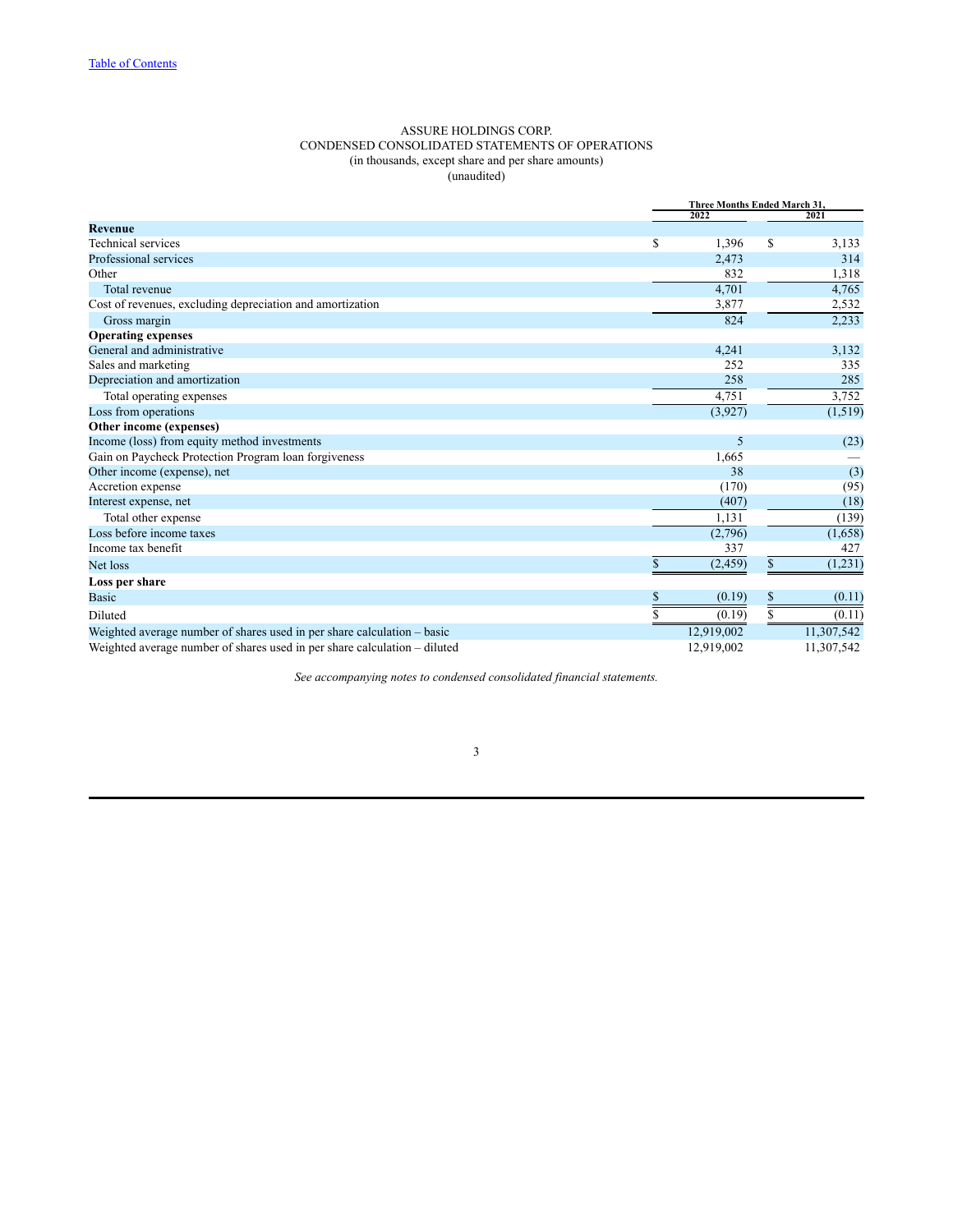### ASSURE HOLDINGS CORP. CONDENSED CONSOLIDATED STATEMENTS OF CASH FLOWS (in thousands) (unaudited)

<span id="page-4-0"></span>

| 2022<br>2021<br><b>Cash flows from operating activities</b><br>Net loss<br>S<br>(2, 459)<br>S<br>(1, 231)<br>Adjustments to reconcile net loss to net cash used in operating activities<br>(Income) loss from equity method investments<br>23<br>(5)<br>323<br>279<br>Stock-based compensation<br>Depreciation and amortization<br>285<br>258<br>Amortization of debt issuance costs<br>40<br>$\overline{\phantom{m}}$<br>$\overline{\mathbf{3}}$<br>Provision for stock option fair value<br>(23)<br>Gain on Paycheck Protection Program loan<br>(1,665)<br>95<br>Accretion expense<br>170<br>Change in operating assets and liabilities<br>Accounts receivable, net<br>1.351<br>(745)<br>Prepaid expenses<br>(248)<br>(151)<br>Right of use assets<br>80<br>(216)<br>62<br>Accounts payable and accrued liabilities<br>467<br>Due from MSAs<br>(213)<br>(66)<br>120<br>Lease liability<br>(171)<br>(427)<br>(358)<br>Income taxes<br>Other assets and liabilities<br>(15)<br>(24)<br>(2,321)<br>(2,140)<br>Net cash used in operating activities<br><b>Cash flows from investing activities</b><br>Purchase of fixed assets<br>(26)<br>Net cash paid for acquisitions<br>(51)<br>$\hspace{0.1mm}-\hspace{0.1mm}$<br>Distributions received from equity method investments<br>169<br>35<br>169<br>(42)<br>Net cash provided by (used in) investing activities<br>Cash flows from financing activities<br>Proceeds from exercise of stock options<br>$\overline{4}$<br>1,665<br>Proceeds from Paycheck Protection Program loan<br>Net cash provided by financing activities<br>$\overline{4}$<br>1,665<br>(2,359)<br>Decrease in cash<br>(306)<br>4,386<br>Cash at beginning of period<br>4,020<br>4,080<br>1.661<br>Cash at end of period<br>Supplemental cash flow information<br>410<br>196<br>\$<br>S<br>Interest paid<br>$\mathcal{S}$<br>$\mathcal{S}$<br>Income taxes paid<br>Supplemental non-cash flow information<br>$\mathbf S$<br>79<br>273<br>Purchase of equipment with finance leases<br>S |  | Three Months Ended March 31. |
|-----------------------------------------------------------------------------------------------------------------------------------------------------------------------------------------------------------------------------------------------------------------------------------------------------------------------------------------------------------------------------------------------------------------------------------------------------------------------------------------------------------------------------------------------------------------------------------------------------------------------------------------------------------------------------------------------------------------------------------------------------------------------------------------------------------------------------------------------------------------------------------------------------------------------------------------------------------------------------------------------------------------------------------------------------------------------------------------------------------------------------------------------------------------------------------------------------------------------------------------------------------------------------------------------------------------------------------------------------------------------------------------------------------------------------------------------------------------------------------------------------------------------------------------------------------------------------------------------------------------------------------------------------------------------------------------------------------------------------------------------------------------------------------------------------------------------------------------------------------------------------------------------------------------------------------------------------------------------------------------------------------|--|------------------------------|
|                                                                                                                                                                                                                                                                                                                                                                                                                                                                                                                                                                                                                                                                                                                                                                                                                                                                                                                                                                                                                                                                                                                                                                                                                                                                                                                                                                                                                                                                                                                                                                                                                                                                                                                                                                                                                                                                                                                                                                                                           |  |                              |
|                                                                                                                                                                                                                                                                                                                                                                                                                                                                                                                                                                                                                                                                                                                                                                                                                                                                                                                                                                                                                                                                                                                                                                                                                                                                                                                                                                                                                                                                                                                                                                                                                                                                                                                                                                                                                                                                                                                                                                                                           |  |                              |
|                                                                                                                                                                                                                                                                                                                                                                                                                                                                                                                                                                                                                                                                                                                                                                                                                                                                                                                                                                                                                                                                                                                                                                                                                                                                                                                                                                                                                                                                                                                                                                                                                                                                                                                                                                                                                                                                                                                                                                                                           |  |                              |
|                                                                                                                                                                                                                                                                                                                                                                                                                                                                                                                                                                                                                                                                                                                                                                                                                                                                                                                                                                                                                                                                                                                                                                                                                                                                                                                                                                                                                                                                                                                                                                                                                                                                                                                                                                                                                                                                                                                                                                                                           |  |                              |
|                                                                                                                                                                                                                                                                                                                                                                                                                                                                                                                                                                                                                                                                                                                                                                                                                                                                                                                                                                                                                                                                                                                                                                                                                                                                                                                                                                                                                                                                                                                                                                                                                                                                                                                                                                                                                                                                                                                                                                                                           |  |                              |
|                                                                                                                                                                                                                                                                                                                                                                                                                                                                                                                                                                                                                                                                                                                                                                                                                                                                                                                                                                                                                                                                                                                                                                                                                                                                                                                                                                                                                                                                                                                                                                                                                                                                                                                                                                                                                                                                                                                                                                                                           |  |                              |
|                                                                                                                                                                                                                                                                                                                                                                                                                                                                                                                                                                                                                                                                                                                                                                                                                                                                                                                                                                                                                                                                                                                                                                                                                                                                                                                                                                                                                                                                                                                                                                                                                                                                                                                                                                                                                                                                                                                                                                                                           |  |                              |
|                                                                                                                                                                                                                                                                                                                                                                                                                                                                                                                                                                                                                                                                                                                                                                                                                                                                                                                                                                                                                                                                                                                                                                                                                                                                                                                                                                                                                                                                                                                                                                                                                                                                                                                                                                                                                                                                                                                                                                                                           |  |                              |
|                                                                                                                                                                                                                                                                                                                                                                                                                                                                                                                                                                                                                                                                                                                                                                                                                                                                                                                                                                                                                                                                                                                                                                                                                                                                                                                                                                                                                                                                                                                                                                                                                                                                                                                                                                                                                                                                                                                                                                                                           |  |                              |
|                                                                                                                                                                                                                                                                                                                                                                                                                                                                                                                                                                                                                                                                                                                                                                                                                                                                                                                                                                                                                                                                                                                                                                                                                                                                                                                                                                                                                                                                                                                                                                                                                                                                                                                                                                                                                                                                                                                                                                                                           |  |                              |
|                                                                                                                                                                                                                                                                                                                                                                                                                                                                                                                                                                                                                                                                                                                                                                                                                                                                                                                                                                                                                                                                                                                                                                                                                                                                                                                                                                                                                                                                                                                                                                                                                                                                                                                                                                                                                                                                                                                                                                                                           |  |                              |
|                                                                                                                                                                                                                                                                                                                                                                                                                                                                                                                                                                                                                                                                                                                                                                                                                                                                                                                                                                                                                                                                                                                                                                                                                                                                                                                                                                                                                                                                                                                                                                                                                                                                                                                                                                                                                                                                                                                                                                                                           |  |                              |
|                                                                                                                                                                                                                                                                                                                                                                                                                                                                                                                                                                                                                                                                                                                                                                                                                                                                                                                                                                                                                                                                                                                                                                                                                                                                                                                                                                                                                                                                                                                                                                                                                                                                                                                                                                                                                                                                                                                                                                                                           |  |                              |
|                                                                                                                                                                                                                                                                                                                                                                                                                                                                                                                                                                                                                                                                                                                                                                                                                                                                                                                                                                                                                                                                                                                                                                                                                                                                                                                                                                                                                                                                                                                                                                                                                                                                                                                                                                                                                                                                                                                                                                                                           |  |                              |
|                                                                                                                                                                                                                                                                                                                                                                                                                                                                                                                                                                                                                                                                                                                                                                                                                                                                                                                                                                                                                                                                                                                                                                                                                                                                                                                                                                                                                                                                                                                                                                                                                                                                                                                                                                                                                                                                                                                                                                                                           |  |                              |
|                                                                                                                                                                                                                                                                                                                                                                                                                                                                                                                                                                                                                                                                                                                                                                                                                                                                                                                                                                                                                                                                                                                                                                                                                                                                                                                                                                                                                                                                                                                                                                                                                                                                                                                                                                                                                                                                                                                                                                                                           |  |                              |
|                                                                                                                                                                                                                                                                                                                                                                                                                                                                                                                                                                                                                                                                                                                                                                                                                                                                                                                                                                                                                                                                                                                                                                                                                                                                                                                                                                                                                                                                                                                                                                                                                                                                                                                                                                                                                                                                                                                                                                                                           |  |                              |
|                                                                                                                                                                                                                                                                                                                                                                                                                                                                                                                                                                                                                                                                                                                                                                                                                                                                                                                                                                                                                                                                                                                                                                                                                                                                                                                                                                                                                                                                                                                                                                                                                                                                                                                                                                                                                                                                                                                                                                                                           |  |                              |
|                                                                                                                                                                                                                                                                                                                                                                                                                                                                                                                                                                                                                                                                                                                                                                                                                                                                                                                                                                                                                                                                                                                                                                                                                                                                                                                                                                                                                                                                                                                                                                                                                                                                                                                                                                                                                                                                                                                                                                                                           |  |                              |
|                                                                                                                                                                                                                                                                                                                                                                                                                                                                                                                                                                                                                                                                                                                                                                                                                                                                                                                                                                                                                                                                                                                                                                                                                                                                                                                                                                                                                                                                                                                                                                                                                                                                                                                                                                                                                                                                                                                                                                                                           |  |                              |
|                                                                                                                                                                                                                                                                                                                                                                                                                                                                                                                                                                                                                                                                                                                                                                                                                                                                                                                                                                                                                                                                                                                                                                                                                                                                                                                                                                                                                                                                                                                                                                                                                                                                                                                                                                                                                                                                                                                                                                                                           |  |                              |
|                                                                                                                                                                                                                                                                                                                                                                                                                                                                                                                                                                                                                                                                                                                                                                                                                                                                                                                                                                                                                                                                                                                                                                                                                                                                                                                                                                                                                                                                                                                                                                                                                                                                                                                                                                                                                                                                                                                                                                                                           |  |                              |
|                                                                                                                                                                                                                                                                                                                                                                                                                                                                                                                                                                                                                                                                                                                                                                                                                                                                                                                                                                                                                                                                                                                                                                                                                                                                                                                                                                                                                                                                                                                                                                                                                                                                                                                                                                                                                                                                                                                                                                                                           |  |                              |
|                                                                                                                                                                                                                                                                                                                                                                                                                                                                                                                                                                                                                                                                                                                                                                                                                                                                                                                                                                                                                                                                                                                                                                                                                                                                                                                                                                                                                                                                                                                                                                                                                                                                                                                                                                                                                                                                                                                                                                                                           |  |                              |
|                                                                                                                                                                                                                                                                                                                                                                                                                                                                                                                                                                                                                                                                                                                                                                                                                                                                                                                                                                                                                                                                                                                                                                                                                                                                                                                                                                                                                                                                                                                                                                                                                                                                                                                                                                                                                                                                                                                                                                                                           |  |                              |
|                                                                                                                                                                                                                                                                                                                                                                                                                                                                                                                                                                                                                                                                                                                                                                                                                                                                                                                                                                                                                                                                                                                                                                                                                                                                                                                                                                                                                                                                                                                                                                                                                                                                                                                                                                                                                                                                                                                                                                                                           |  |                              |
|                                                                                                                                                                                                                                                                                                                                                                                                                                                                                                                                                                                                                                                                                                                                                                                                                                                                                                                                                                                                                                                                                                                                                                                                                                                                                                                                                                                                                                                                                                                                                                                                                                                                                                                                                                                                                                                                                                                                                                                                           |  |                              |
|                                                                                                                                                                                                                                                                                                                                                                                                                                                                                                                                                                                                                                                                                                                                                                                                                                                                                                                                                                                                                                                                                                                                                                                                                                                                                                                                                                                                                                                                                                                                                                                                                                                                                                                                                                                                                                                                                                                                                                                                           |  |                              |
|                                                                                                                                                                                                                                                                                                                                                                                                                                                                                                                                                                                                                                                                                                                                                                                                                                                                                                                                                                                                                                                                                                                                                                                                                                                                                                                                                                                                                                                                                                                                                                                                                                                                                                                                                                                                                                                                                                                                                                                                           |  |                              |
|                                                                                                                                                                                                                                                                                                                                                                                                                                                                                                                                                                                                                                                                                                                                                                                                                                                                                                                                                                                                                                                                                                                                                                                                                                                                                                                                                                                                                                                                                                                                                                                                                                                                                                                                                                                                                                                                                                                                                                                                           |  |                              |
|                                                                                                                                                                                                                                                                                                                                                                                                                                                                                                                                                                                                                                                                                                                                                                                                                                                                                                                                                                                                                                                                                                                                                                                                                                                                                                                                                                                                                                                                                                                                                                                                                                                                                                                                                                                                                                                                                                                                                                                                           |  |                              |
|                                                                                                                                                                                                                                                                                                                                                                                                                                                                                                                                                                                                                                                                                                                                                                                                                                                                                                                                                                                                                                                                                                                                                                                                                                                                                                                                                                                                                                                                                                                                                                                                                                                                                                                                                                                                                                                                                                                                                                                                           |  |                              |
|                                                                                                                                                                                                                                                                                                                                                                                                                                                                                                                                                                                                                                                                                                                                                                                                                                                                                                                                                                                                                                                                                                                                                                                                                                                                                                                                                                                                                                                                                                                                                                                                                                                                                                                                                                                                                                                                                                                                                                                                           |  |                              |
|                                                                                                                                                                                                                                                                                                                                                                                                                                                                                                                                                                                                                                                                                                                                                                                                                                                                                                                                                                                                                                                                                                                                                                                                                                                                                                                                                                                                                                                                                                                                                                                                                                                                                                                                                                                                                                                                                                                                                                                                           |  |                              |
|                                                                                                                                                                                                                                                                                                                                                                                                                                                                                                                                                                                                                                                                                                                                                                                                                                                                                                                                                                                                                                                                                                                                                                                                                                                                                                                                                                                                                                                                                                                                                                                                                                                                                                                                                                                                                                                                                                                                                                                                           |  |                              |
|                                                                                                                                                                                                                                                                                                                                                                                                                                                                                                                                                                                                                                                                                                                                                                                                                                                                                                                                                                                                                                                                                                                                                                                                                                                                                                                                                                                                                                                                                                                                                                                                                                                                                                                                                                                                                                                                                                                                                                                                           |  |                              |
|                                                                                                                                                                                                                                                                                                                                                                                                                                                                                                                                                                                                                                                                                                                                                                                                                                                                                                                                                                                                                                                                                                                                                                                                                                                                                                                                                                                                                                                                                                                                                                                                                                                                                                                                                                                                                                                                                                                                                                                                           |  |                              |
|                                                                                                                                                                                                                                                                                                                                                                                                                                                                                                                                                                                                                                                                                                                                                                                                                                                                                                                                                                                                                                                                                                                                                                                                                                                                                                                                                                                                                                                                                                                                                                                                                                                                                                                                                                                                                                                                                                                                                                                                           |  |                              |

*See accompanying notes to condensed consolidated financial statements.*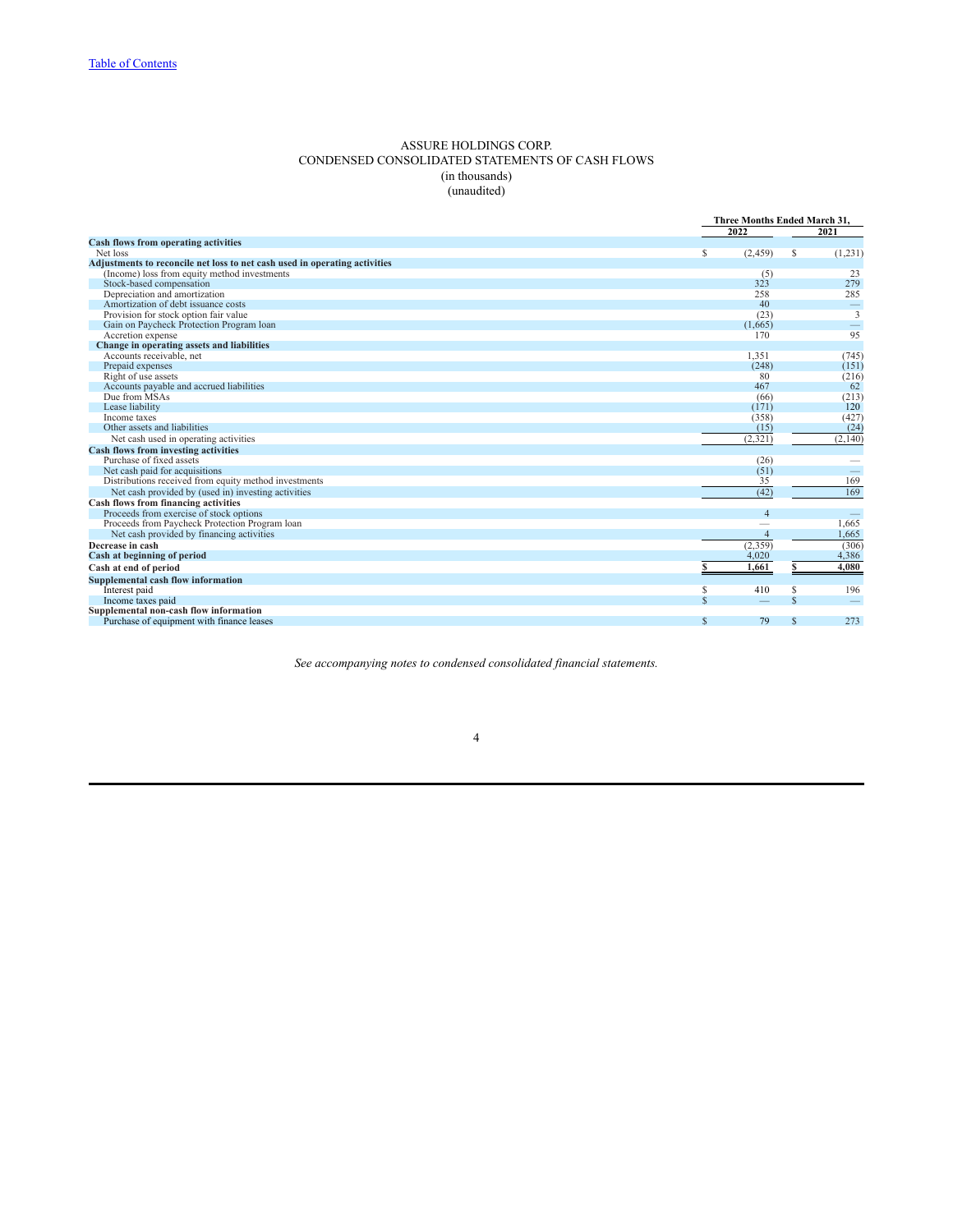# ASSURE HOLDINGS CORP. CONDENSED CONSOLIDATED STATEMENTS OF CHANGES IN SHAREHOLDERS' EQUITY (in thousands, except share amounts)

(unaudited)

<span id="page-5-0"></span>

|                                           | Common Stock             |                          | <b>Additional</b><br>paid-in | Total<br>shareholders' |              |
|-------------------------------------------|--------------------------|--------------------------|------------------------------|------------------------|--------------|
|                                           | <b>Shares</b>            | Amount                   | Capital                      | (deficit)              | equity       |
| <b>Balances, December 31, 2020</b>        | 11,275,788               | 11                       | 30.886                       | (11,688)               | 19,209       |
| Stock-based compensation                  |                          | _                        | 279                          |                        | 279          |
| Settlement of performance share liability | 43,968                   |                          | 587                          | –                      | 587          |
| Net loss                                  |                          | _                        | $\overline{\phantom{a}}$     | (1,231)                | (1, 231)     |
| <b>Balances, March 31, 2021</b>           | 11,319,756               | 11                       | 31,752                       | (12, 919)              | 18,844       |
|                                           |                          |                          |                              |                        |              |
| <b>Balances, December 31, 2021</b>        | 12,918,866               | 13                       | 43.387                       | (14, 444)              | 28,956<br>-8 |
| Exercise of stock options                 | 800                      | _                        |                              |                        |              |
| Stock-based compensation                  | –                        |                          | 323                          | –                      | 323          |
| Net loss                                  | $\overline{\phantom{a}}$ | $\overline{\phantom{a}}$ | $\overline{\phantom{a}}$     | (2, 459)               | (2,459)      |
| <b>Balances, March 31, 2022</b>           | 12.919.666               | 13                       | 43,714                       | (16,903)               | 26,824       |

*See accompanying notes to condensed consolidated financial statements.*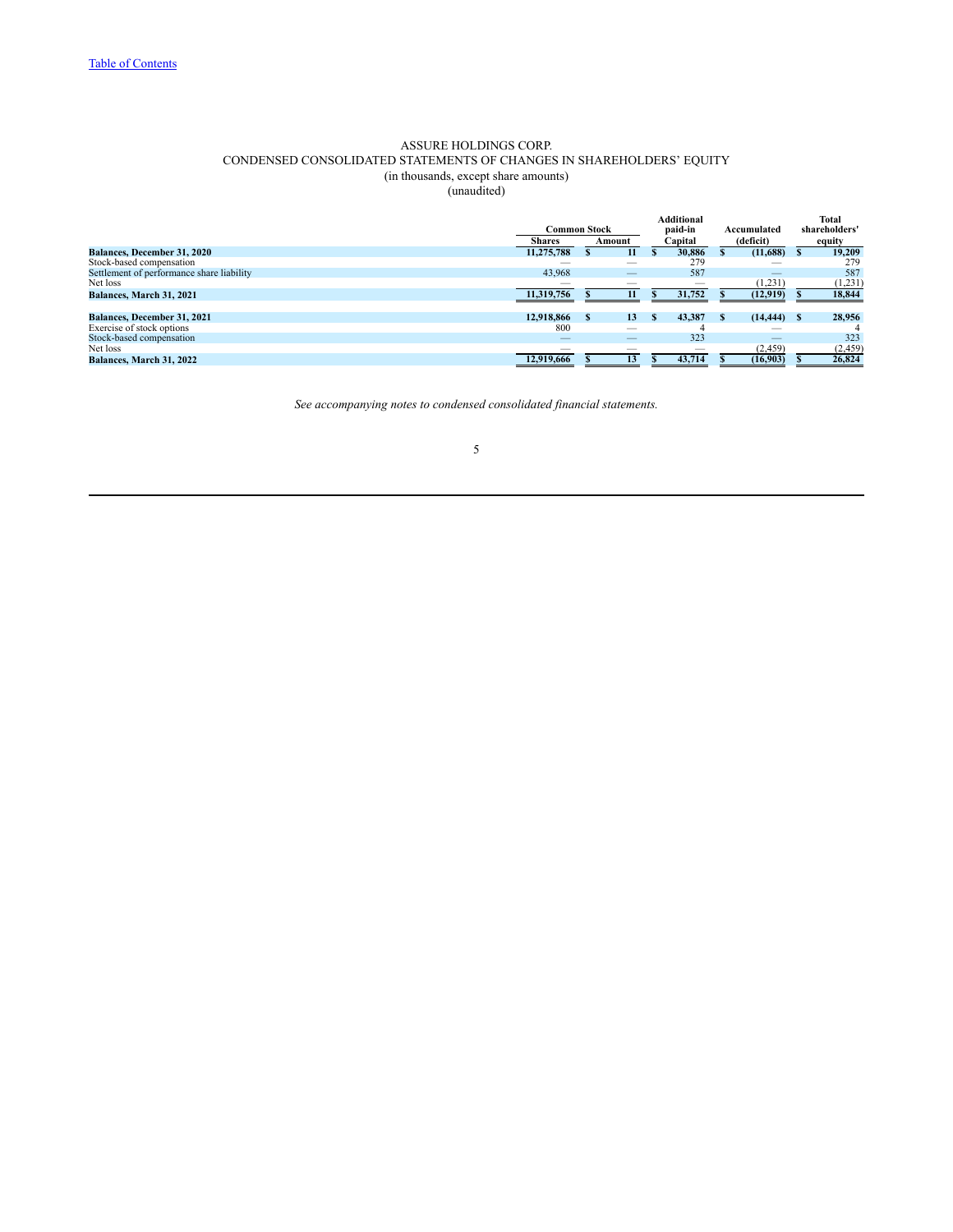## <span id="page-6-0"></span>**1. NATURE OF OPERATIONS**

Assure Holdings Corp. (the "Company" or "Assure"), through its two wholly-owned subsidiaries, Assure Neuromonitoring, LLC ("Assure Neuromonitoring") and Assure Networks, LLC ("Assure Networks"), provides technical and professional intraoperative neuromonitoring ("IONM") surgical support services for neurosurgery, spine, cardiovascular, orthopedic, ear, nose, and throat, and other surgical procures that place the nervous system at risk. These services have been recognized as the standard of care by hospitals and surgeons for risk mitigation. Assure Holdings, Inc., a whollyowned subsidiary, employs most of the corporate employees and performs various corporate services on behalf of the consolidated Company. Neuromonitoring employs interoperative neurophysiologists ("INP") who utilize technical equipment and their technical training to monitor electroencephalographic ("EEG") and electromyography ("EMG") signals during surgical procedures and to pre-emptively notify the underlying surgeon of any nerve related issues that are identified. The INPs perform their services in the operating room during the surgeries. The INPs are certified by a thirdparty accreditation agency.

Assure Networks performs similar support services as Assure Neuromonitoring except that these services are provided by employed or third party contracted neurologists or certified readers. The support service provided by the neurologist occurs at an offsite location at the same time and for the same surgery as the support services provided by the interoperative neurophysiologist.

The Company was originally incorporated in Colorado on November 7, 2016. In conjunction with a reverse merger, the Company was redomiciled in Nevada on May 16, 2017.

Neuromonitoring was formed on August 25, 2015 in Colorado and currently has multiple wholly-owned subsidiaries. The Company's services are sold in the United States, directly through the Company.

Networks was formed on November 7, 2016 in Colorado and holds varying ownerships interests in numerous Provider Network Entities ("PEs"), which are professional IONM entities. These entities are accounted for under the equity method of accounting. Additionally, Networks manages other PEs that Networks does not have an ownership interest and charges those PEs a management fee.

### *COVID-19*

Our business and results of operations have been, and continues to be, affected by the global COVID-19 pandemic and related events and we expect its impact to continue. The impact to date has included periods of significant volatility in various markets and industries, including the healthcare industry. The volatility has had, and we anticipate it will continue to have, an adverse effect on our customers and on our business, financial condition and results of operations, and may result in an impairment of our long-lived assets, including goodwill, increased credit losses and impairments of investments in other companies. In particular, the healthcare industry, hospitals and providers of elective procedures have been and may continue to be impacted by the pandemic and/or other events beyond our control, and further volatility could have an additional negative impact on these industries, customers, and our business. In addition, the COVID-19 pandemic and, to a lesser extent, the impact on other industries, including automotive, electronics and real estate, increased fuel costs, U.S. restrictions on trade, and transitory inflation have impacted and may continue to impact the financial conditions of our customers and the patients they serve.

In addition, actions by United States federal, state and foreign governments to address the COVID-19 pandemic, including travel bans, stay-at-home orders and school, business and entertainment venue closures, also had and may continue to have a significant adverse effect on the markets in which we conduct our businesses. COVID-19 poses the risk that our workforce, suppliers, and other partners may be prevented from conducting normal business activities for an extended period of time, including due to shutdowns or stay-at-home orders that may be requested or mandated by governmental authorities. We have implemented policies to allow our employees to work remotely as a result of the pandemic as we reviewed processes related to workplace safety, including social distancing and sanitation practices recommended by the Centers for Disease Control and Prevention (CDC). The COVID-19 pandemic could also cause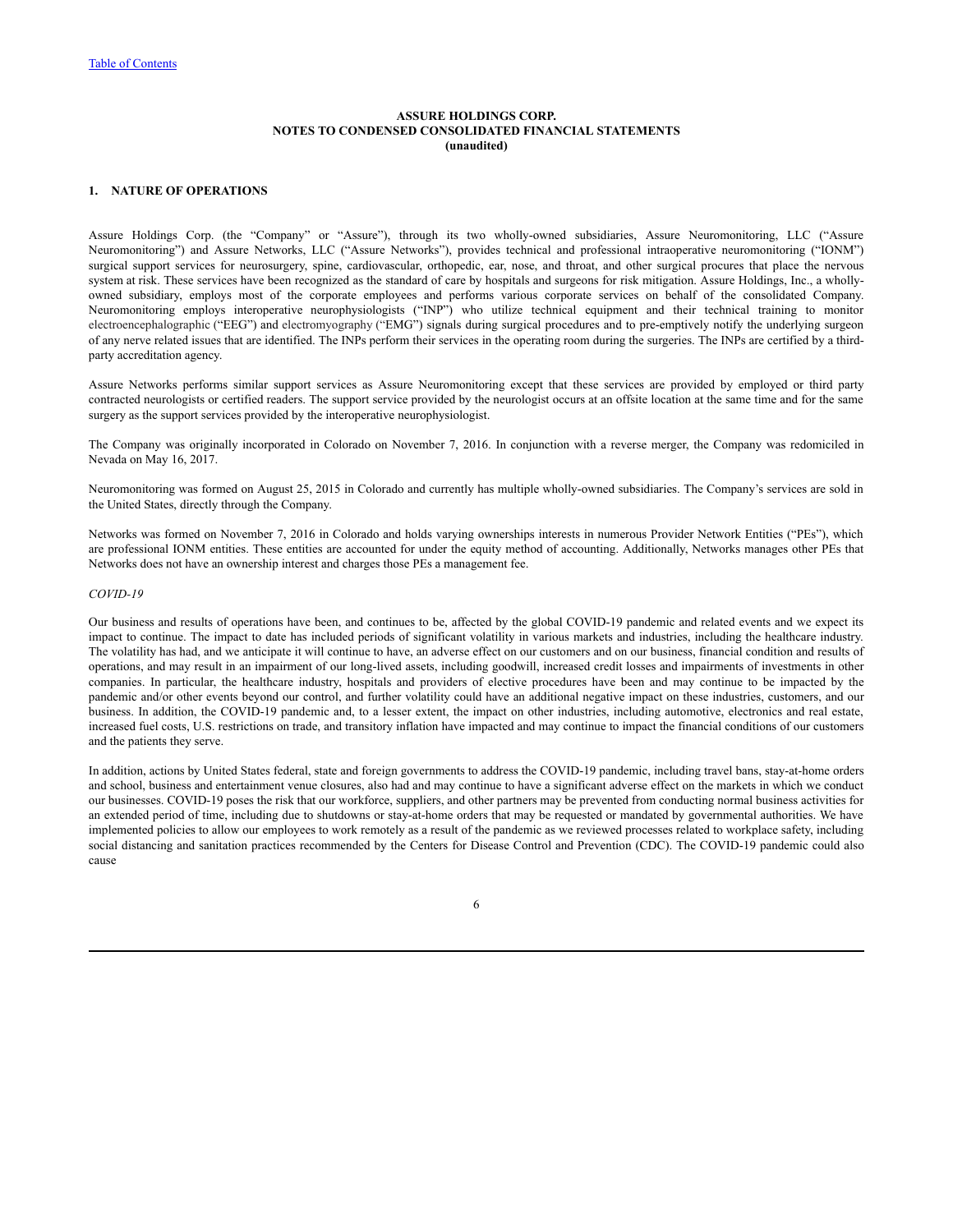delays in acquiring new customers and executing renewals and could also impact our business as consumer behavior changes in response to the pandemic.

Since the start of the second quarter of 2021, there has been increased availability and administration of vaccines against COVID-19, as well as an easing of restrictions on social, business, travel, and government activities and functions, including healthcare and elective surgeries, and we have experienced a gradual resumption of economic activities in our industries. On the other hand, infection rates continue to fluctuate in various regions and new strains of the virus, including the Delta variant, remain a risk, which may give rise to implementation of restrictions in the geographic areas that we serve. In addition, there are ongoing global impacts resulting from the pandemic, including disruption of the supply chains, product shortages, increased delivery costs, increased governmental regulation, strains on healthcare systems, and delays in shipments, product development, technology launches and facility access.

We have been closely monitoring the COVID-19 pandemic and its impact on our business, including legislation to mitigate the impact of COVID-19 such as the Coronavirus Aid, Relief, and Economic Security (CARES) Act which was enacted in March 2020, and the American Rescue Plan Act of 2021 which was enacted in March 2021. Although a significant portion of our anticipated revenue for 2022 is derived from fixed-fee and minimum-guarantee arrangements, primarily from large, well-capitalized customers which we believe somewhat mitigates the risks to our business, our per-unit and variablefee based revenue will continue to be susceptible to the volatility, supply chain disruptions, microchip shortages and potential market downturns induced by the COVID-19 pandemic.

The full extent of the future impact of the COVID-19 pandemic on the Company's operational and financial performance is uncertain and will depend on many factors outside the Company's control, including, without limitation, the timing, extent, trajectory and duration of the pandemic; the availability, distribution and effectiveness of vaccines; the spread of new variants of COVID-19; the continued and renewed imposition of protective public safety measures; the impact of COVID-19 on integration of acquisitions, expansion plans, implementation of telemedicine, restrictions on elective procedures, delays in payor remittance and increased regulations; and the impact of the pandemic on the global economy and demand for consumer products. Although we are unable to predict the full impact and duration of the COVID-19 pandemic on our business, we are actively managing our financial expenditures in response to continued uncertainty. Further discussion of the potential impacts on our business from the COVID-19 pandemic is provided under Part I, Item 1A – Risk Factors of the Form 10-K.

### **2. BASIS OF PRESENTATION**

### *Consolidation*

The consolidated financial statements include the accounts of the Company and its wholly owned subsidiaries, and majority-owned entities. The accompanying consolidated financial statements have been prepared in accordance with U.S. generally accepted accounting principles ("GAAP"), which contemplates continuation of the Company as a going concern and the realization of assets and satisfaction of liabilities in the normal course of business. The accompanying consolidated financial statements do not include any adjustments that might become necessary should the Company be unable to continue as a going concern. All significant intercompany balances and transactions have been eliminated in consolidation.

For entities in which management has determined the Company does not have a controlling financial interest but has varying degrees of influence regarding operating policies of that entity, the Company's investment is accounted for using the equity method of accounting.

### *Accounting Policies*

There have been no changes to the Company's significant accounting policies or recent accounting pronouncements during the three months ended March 31, 2022 as compared to the significant accounting policies disclosed in the 10-K for the year ended December 31, 2021 as filed on March 14, 2022.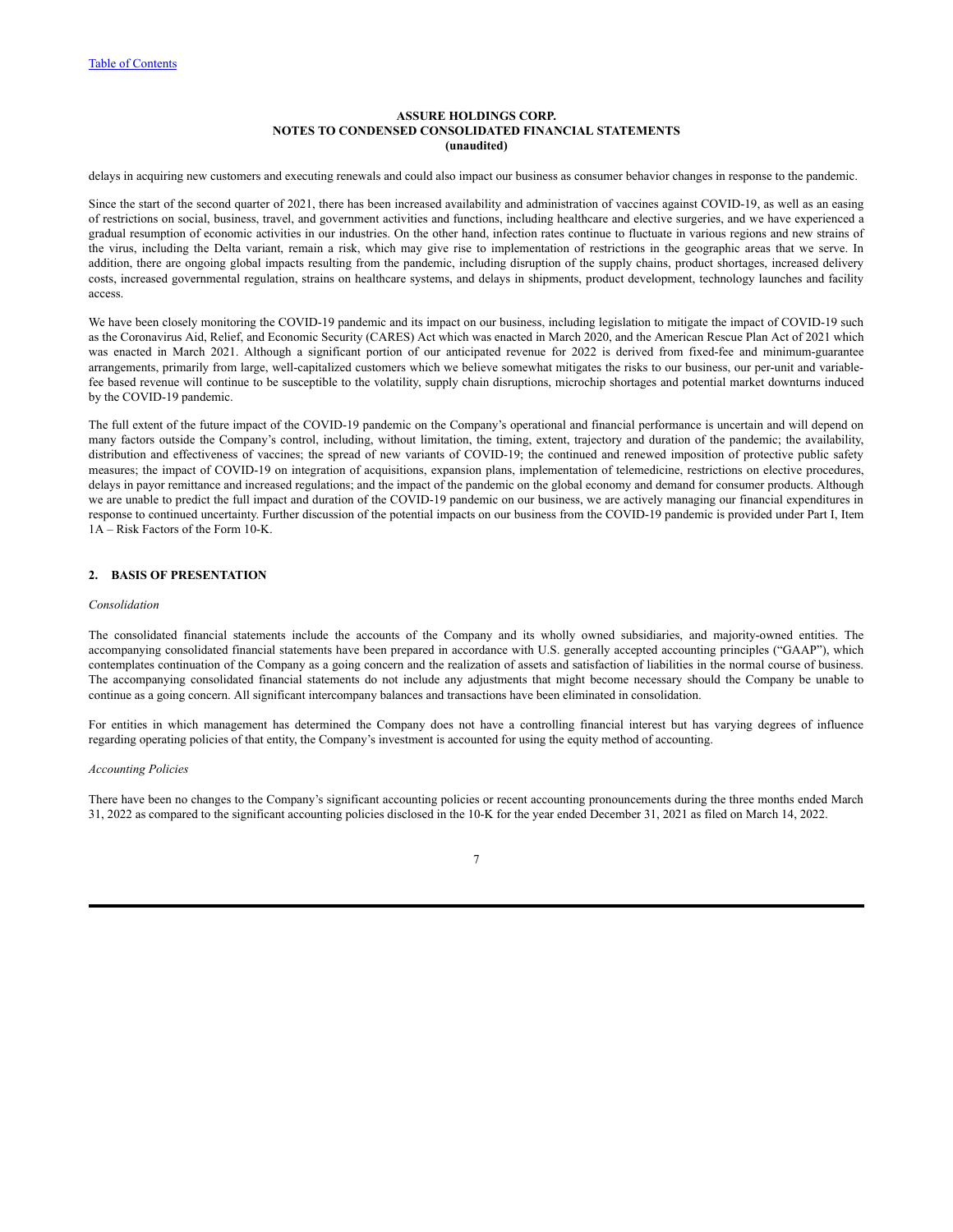*Common Stock Reverse Split*

During September 2021, the Company effectuated a five-for-one reverse stock split. All share, stock option and warrant information has been retroactively adjusted to reflect the stock split. See Note 6 for additional discussion.

### *Reclassifications*

Certain amounts for the three months ended March 31, 2021 have been reclassified to conform to the 2022 presentation.

## **3. REVENUE**

The Company disaggregates revenue from contracts with customers by revenue stream as this depicts the nature, amount, timing and uncertainty of its revenue and cash flows as affected by economic factors. Commercial insurance consists of neuromonitoring cases whereby a patient has healthcare insurance. Facility billing consists of neuromonitoring cases whereby the company has an agreement with the facility for services. In these cases, the hospital's patient may be uninsured or have government insurance.

The Company's revenue disaggregated by payor is as follows (stated in thousands):

|                            | Three Months Ended March 31, |       |   |       |  |
|----------------------------|------------------------------|-------|---|-------|--|
|                            | 2022                         |       |   | 2021  |  |
|                            |                              |       |   |       |  |
| Commercial insurance       |                              | 2,875 | D | 2,761 |  |
| Facility billing           |                              | 1,045 |   | 783   |  |
| Managed service agreements |                              | 419   |   | 772   |  |
| Other                      |                              | 362   |   | 449   |  |
| <b>Total</b>               |                              | 4.701 |   | 4.765 |  |

### **Accounts Receivable**

A summary of the accounts receivable by revenue stream is as follows (stated in thousands):

|                                  | March 31.<br>2022 | December 31,<br>2021 |
|----------------------------------|-------------------|----------------------|
| <b>Accounts receivable, net:</b> |                   |                      |
| Technical service                | 18.269            | 18,904               |
| Professional service             | 7.453             | 8.209                |
| Other                            | 737               | 697                  |
| Total accounts receivable, net   | 26.459            | 27,810               |

The concentration of accounts receivable by payor as a percentage of total accounts receivable is as follows:

|                              | As of March 31, |               | As of December 31, |               |  |
|------------------------------|-----------------|---------------|--------------------|---------------|--|
| <b>Accounts receivable</b>   |                 |               |                    |               |  |
| Commercial insurance         | 91              | $\frac{0}{0}$ | 91                 | $\%$          |  |
| Facility billing             |                 | $\frac{0}{0}$ |                    | $\frac{0}{0}$ |  |
| Managed service arrangements | 4               | $\frac{0}{0}$ |                    | $\%$          |  |
| Other                        |                 | $\frac{0}{0}$ |                    | $\frac{0}{0}$ |  |
| <b>Total</b>                 | 100             | $\frac{0}{0}$ | 100                | $\frac{0}{0}$ |  |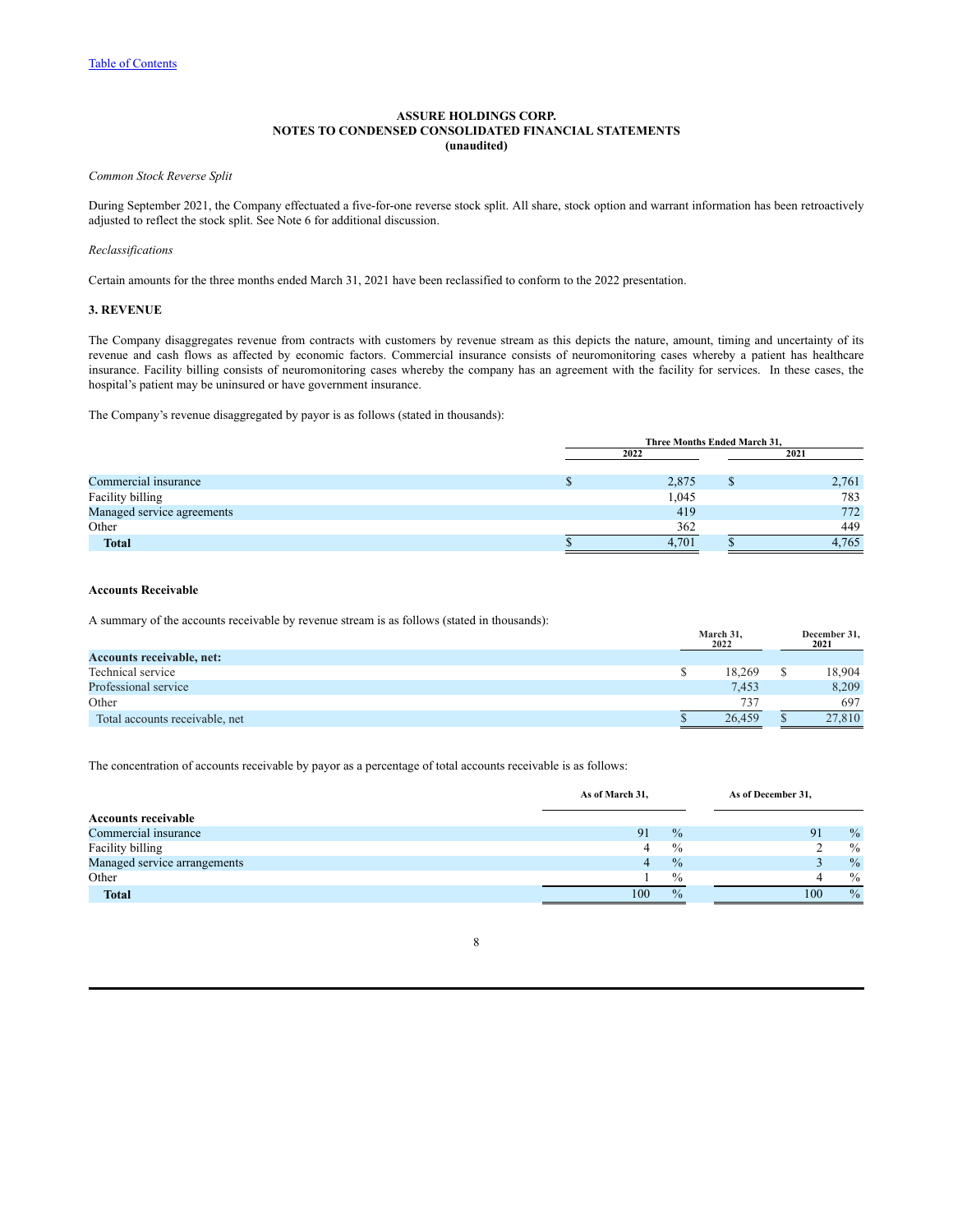## **4. LEASES**

Under ASC 842, *Leases*, a contract is a lease, or contains a lease, if the contract conveys the right to control the use of identified property, plant, or equipment (an identified asset) for a period of time in exchange for consideration. To determine whether a contract conveys the right to control the use of an identified asset for a period of time, an entity shall assess whether, throughout the period of use, the entity has both of the following: (a) the right to obtain substantially all of the economic benefits from the use of the identified asset; and (b) the right to direct the use of the identified asset. The Company does not assume renewals in the determination of the lease term unless the renewals are deemed to be reasonably assured at lease commencement. Lease agreements generally do not contain material residual value guarantees or material restrictive covenants

Leases with an initial term of 12 months or less are not recorded on the consolidated balance sheet; the Company recognizes lease expense for these leases on a straight-line basis over the lease term. As a practical expedient, the Company elected not to separate non-lease components for the corporate office facility (e.g., common-area maintenance costs) from lease components (e.g., fixed payments including rent) and instead to account for each separate lease component and its associated non-lease components as a single lease component

### *Operating leases*

The Company leases corporate office facilities under an operating lease which expires October 31, 2025. The incremental borrowing rate for this lease was 10%.

### *Finance leases*

The Company leases medical equipment under various financing leases with stated interest rates ranging from 5.2% — 13.4% per annum which expire at various dates through 2026.

The condensed consolidated balance sheets include the following amounts for right of use ("ROU") assets as of March 31, 2022 and December 31, 2021 (stated in thousands):

|           | March 31<br>2022 |                 | December.<br>2021 |
|-----------|------------------|-----------------|-------------------|
| Operating |                  | 876             | 956               |
| Finance   |                  | 70 <sub>1</sub> | 743               |
| Total     |                  | 5.77<br>.       | 1.690             |

Finance lease assets are reported net of accumulated amortization of \$2.2 million and \$2.0 million as of March 31, 2022 and December 31, 2021, respectively.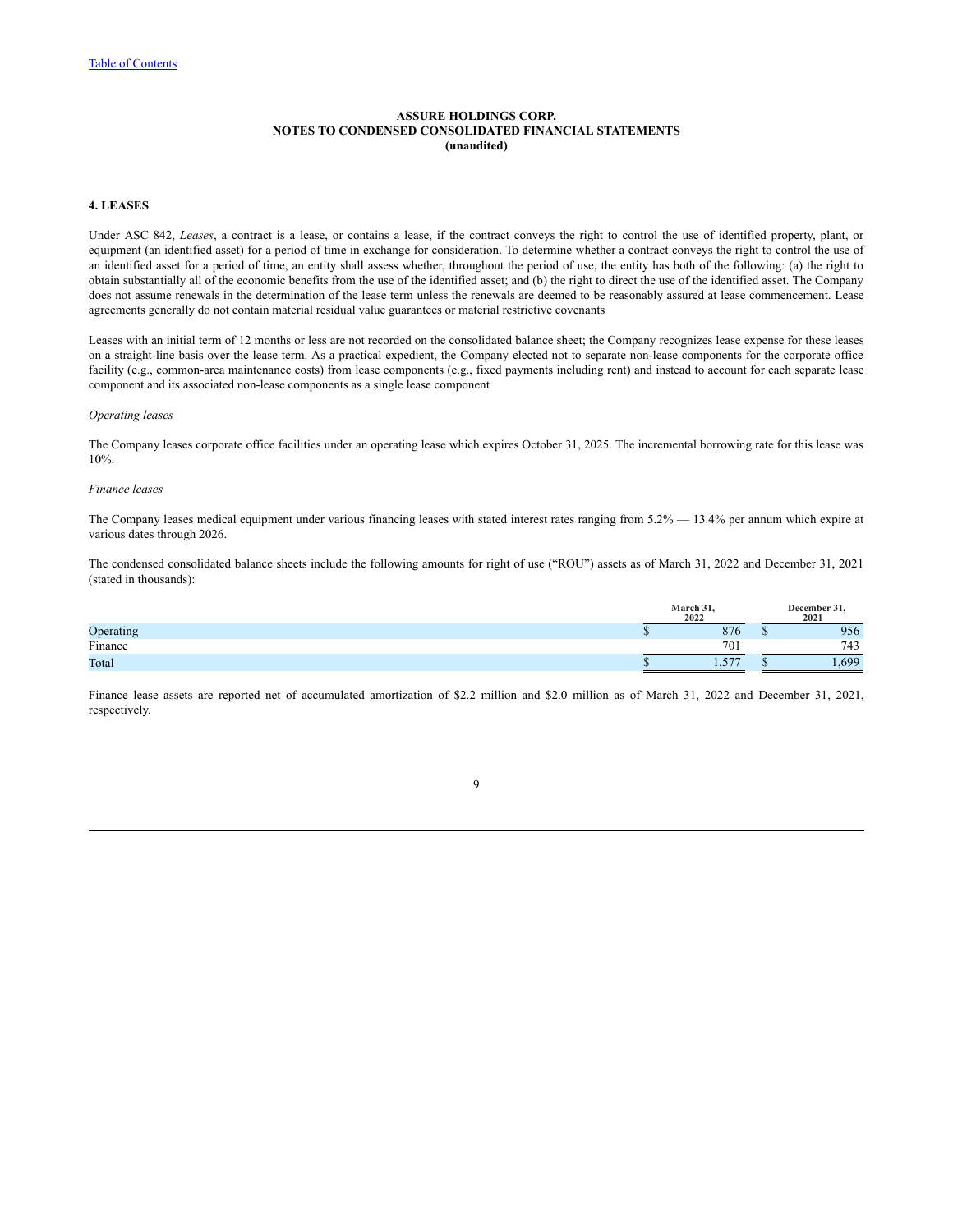The following are the components of lease cost for operating and finance leases (stated in thousands):

|                               | Three Months Ended March 31, |  |      |
|-------------------------------|------------------------------|--|------|
|                               | 2022                         |  | 2021 |
| Lease cost:                   |                              |  |      |
| Operating leases:             |                              |  |      |
| Amortization of ROU assets    | 77                           |  | 64   |
| Interest on lease liabilities | 23                           |  |      |
| Total operating lease cost    | 100                          |  | 64   |
| Finance leases:               |                              |  |      |
| Amortization of ROU assets    | 169                          |  | 117  |
| Interest on lease liabilities | 24                           |  |      |
| Total finance lease cost      | 193                          |  | 134  |
| Total lease cost              | 293                          |  | 198  |

The following are the weighted average lease terms and discount rates for operating and finance leases:

|                                                | As of<br>March 31, 2022 | As of<br>March 31, 2021 |
|------------------------------------------------|-------------------------|-------------------------|
| Weighted average remaining lease term (years): |                         |                         |
| Operating leases                               | 3.5                     | 0.3                     |
| <b>Finance leases</b>                          | 2.9                     | 3.5                     |
| Weighted average discount rate $(\%):$         |                         |                         |
| Operating leases                               | 10.0                    | 6.9                     |
| Finance leases                                 | 7.8                     | 8.0                     |

The Company acquired ROU assets in exchange for lease liabilities of \$80 thousand upon commencement of finance leases during the three months ended March 31, 2022.

Future minimum lease payments and related lease liabilities as of March 31, 2022 were as follows (stated in thousands):

|                                            | Operating<br><b>Leases</b> | Finance<br><b>Leases</b> | <b>Total</b><br>Lease<br><b>Liabilities</b> |
|--------------------------------------------|----------------------------|--------------------------|---------------------------------------------|
| Remainder of 2022                          | 193                        | 509                      | 702                                         |
| 2023                                       | 303                        | 360                      | 663                                         |
| 2024                                       | 328                        | 268                      | 596                                         |
| 2025                                       | 279                        | 153                      | 432                                         |
| 2026                                       |                            | 23                       | 23                                          |
| Total lease payments                       | 1.103                      | 1,313                    | 2,416                                       |
| Less: imputed interest                     | (189)                      | (134)                    | (323)                                       |
| Present value of lease liabilities         | 914                        | 1,179                    | 2,093                                       |
| Less: current portion of lease liabilities | 193                        | 550                      | 743                                         |
| Noncurrent lease liabilities               | 721                        | 629                      | 1,350                                       |

Note: Future minimum lease payments exclude short-term leases as well as payments to landlords for variable common area maintenance, insurance and real estate taxes.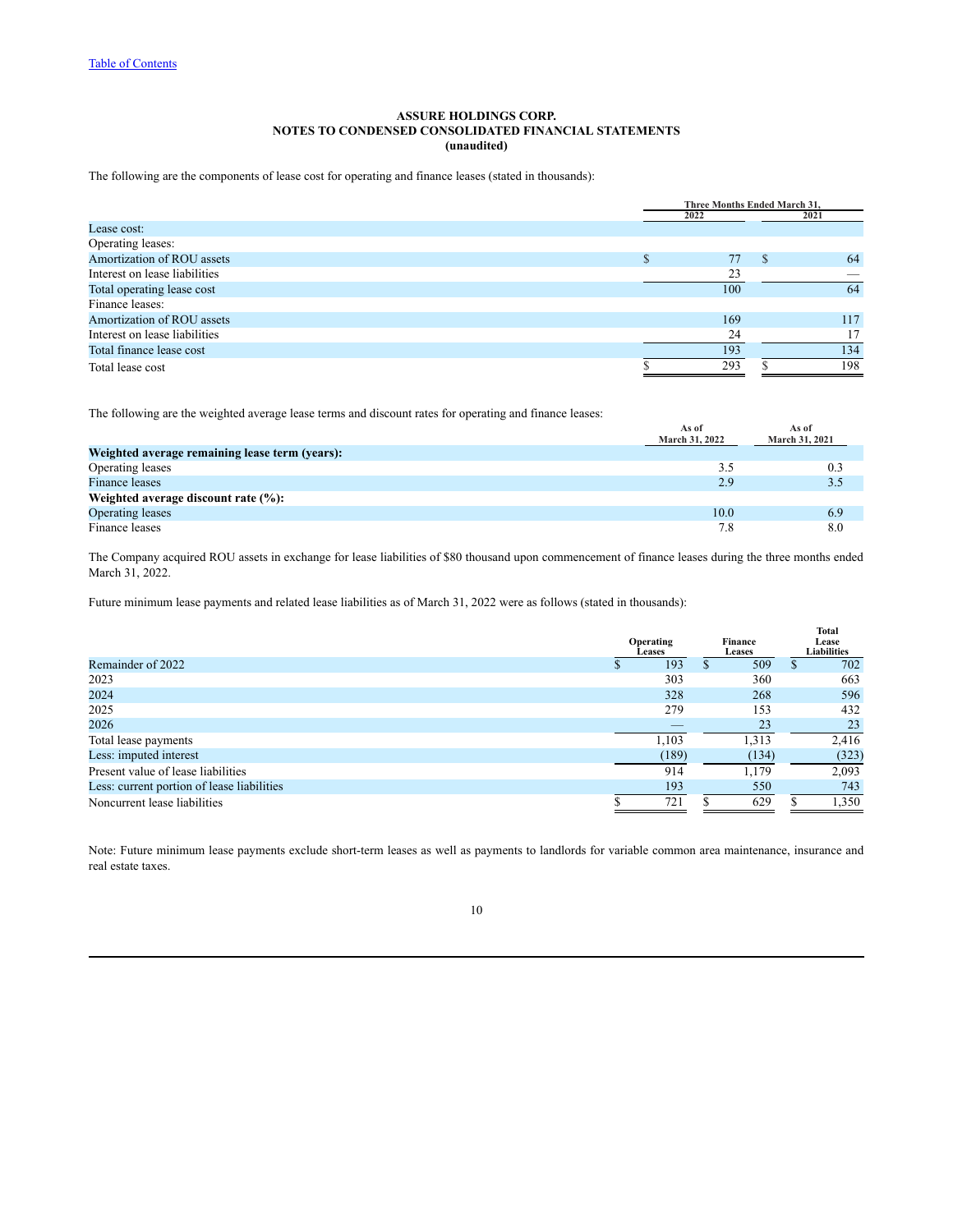## **5. DEBT**

The Company's debt obligations are summarized as follows:

|                                                                     | March 31, | December 31, |
|---------------------------------------------------------------------|-----------|--------------|
|                                                                     | 2022      | 2021         |
| Paycheck Protection Program loan                                    |           | 1,687        |
| Total                                                               |           | 1,687        |
|                                                                     |           |              |
| Face value of convertible debenture                                 | 3,450     | 3,450        |
| Less: principal converted to common shares                          | (60)      | (60)         |
| Less: deemed fair value ascribed to conversion feature and warrants | (1,523)   | (1,523)      |
| Plus: accretion of implied interest                                 | 800       | 705          |
| Total convertible debt                                              | 2,667     | 2,572        |
|                                                                     |           |              |
| Face value of Centurion debenture                                   | 11,000    | 11,000       |
| Less: deemed fair value ascribed to warrants                        | (1,204)   | (1,204)      |
| Plus: accretion of implied interest                                 | 251       | 176          |
| Less: net debt issuance costs                                       | (507)     | (547)        |
| <b>Total Centurion debt</b>                                         | 9,540     | 9,425        |
| Total debt                                                          | 12,207    | 13,684       |
| Less: current portion of debt                                       |           | (515)        |
| Long-term debt                                                      | 12,207    | 13,169       |

During the quarter ended March 31, 2022, the Company recognized a gain of \$1.7 million related to the forgiveness of the balance of the Paycheck Protection Program loan.

As of March 31, 2022, future minimum principal payments are summarized as follows (stated in thousands):

|                                                              |  | Convertible<br>Debt |  |         |  |  |  |  |  | Bank<br><b>Indebtedness</b> |
|--------------------------------------------------------------|--|---------------------|--|---------|--|--|--|--|--|-----------------------------|
| Remainder of 2022                                            |  |                     |  |         |  |  |  |  |  |                             |
| 2023                                                         |  | 965                 |  |         |  |  |  |  |  |                             |
| 2024                                                         |  | 2,425               |  |         |  |  |  |  |  |                             |
| 2025                                                         |  |                     |  | 11,000  |  |  |  |  |  |                             |
| Total                                                        |  | 3,390               |  | 11,000  |  |  |  |  |  |                             |
| Less: fair value ascribed to conversion feature and warrants |  | (1,523)             |  | (1,204) |  |  |  |  |  |                             |
| Plus: accretion and implied interest                         |  | 800                 |  | 251     |  |  |  |  |  |                             |
| Less: net debt issuance costs                                |  |                     |  | (507)   |  |  |  |  |  |                             |
|                                                              |  | 2.667               |  | 9.540   |  |  |  |  |  |                             |

## *Paycheck Protection Program*

During March 2021, the Company received an unsecured loan under the United States Small Business Administration Paycheck Protection Program ("PPP") in the amount of \$1.7 million. Assure executed a PPP promissory note, with an original maturity date of February 25, 2026 (the "PPP Loan"). The PPP Loan carried an interest rate of 1.0% per annum, with principal and interest payments due on the first day of each month, with payments commencing on the earlier of: (i) the day the amount of loan forgiveness granted to Assure is remitted by the Small Business Administration to the Bank of Oklahoma; or (ii) 10 months after the end of the 24-week period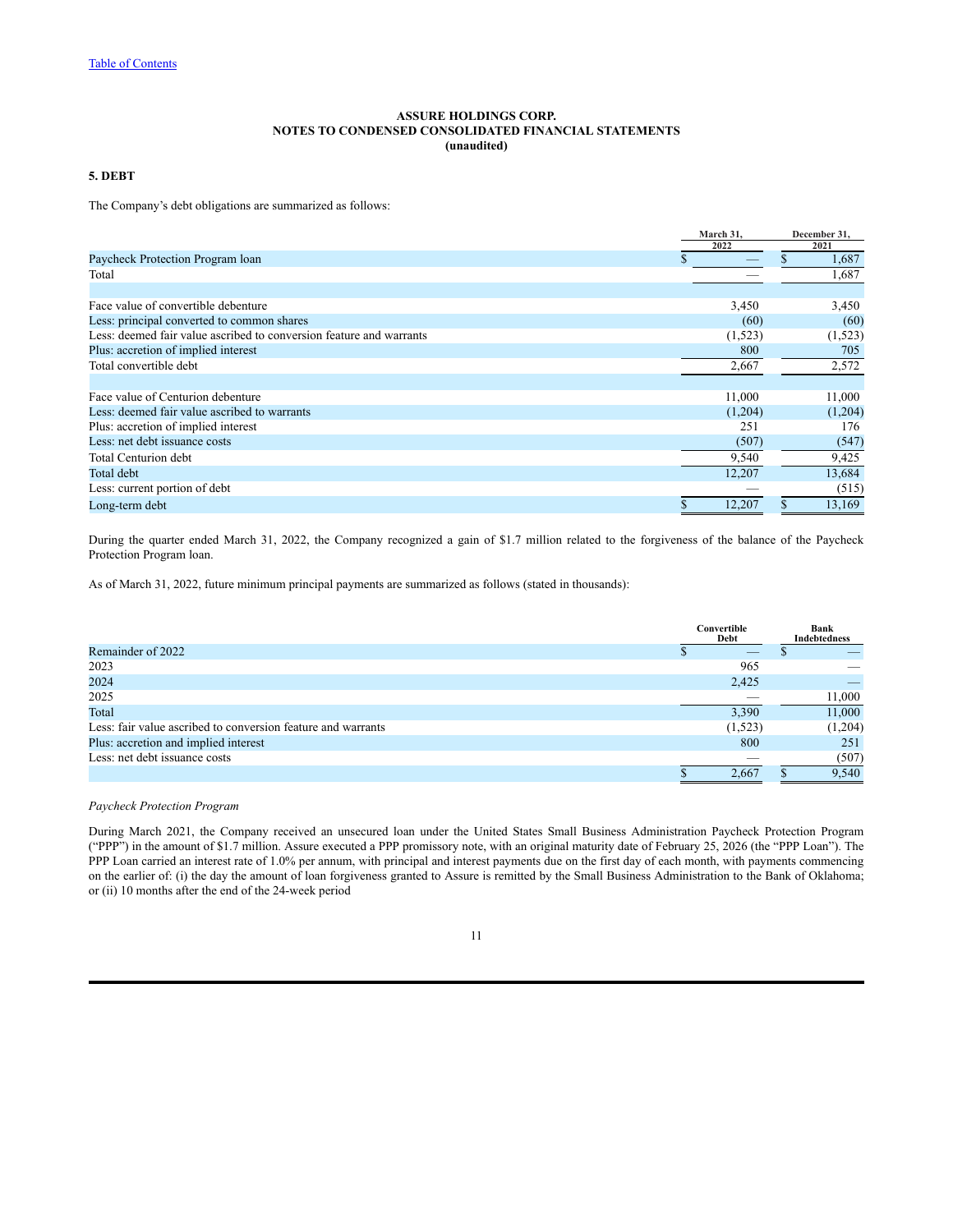following the grant of the Loan. Under the terms of the PPP Loan, all or a portion of the PPP Loan may be forgiven if the Company maintains its employment and compensation within certain parameters during the 24-week period following the loan origination date and the proceeds of the PPP Loan are spent on payroll costs, rent or lease agreements dated before February 15, 2020 and utility payments arising under service agreements dated before February 15, 2020. The Company submitted its application for forgiveness of the PPP Loan during the fourth quarter of 2021 and during January 2022, the Company received forgiveness of the \$1.7 million PPP Loan resulting in no balance due.

### *Convertible Debt*

From November 2019 through May 2020, the Company closed multiple non-brokered private placements of convertible debenture units ("CD Unit") for gross proceeds of \$3.5 million. Each CD Unit was offered at a price of \$1. Each CD Unit included, among other things, one common share purchase warrant that allows the holder to purchase shares of the Company's common stock at prices ranging from \$5.00 to \$9.50 per share for a period of three years and the right to convert the CD Unit into shares of the Company's common stock at a conversion prices ranging from \$3.35 to \$7.00 per share for a period of four years. The CD Units carry a 9% coupon rate.

The fair value of the convertible debt was determined to be \$1.7 million, the conversion feature \$1.2 million and the warrants \$600 thousand. The difference between the fair value of the debt of \$1.7 million and the face value of convertible debt of \$3.5 million will be accreted over the four-year life of the CD Units.

For the three months ended March 31, 2022 and 2021, interest expense of \$77 thousand and \$18 thousand, respectively, was incurred related to Convertible Debt. For the three months ended March 31, 2022 and 2021, accretion expense of \$95 thousand was incurred related to Convertible Debt

### *Centurion Debt*

On June 10, 2021, the Company entered into definitive agreements to secure a credit facility under the terms of a commitment letter dated March 8, 2021 (the "Commitment Letter") with Centurion Financial Trust, an investment trust formed by Centurion Asset Management Inc. ("Centurion"). Under the terms of the Commitment Letter, Assure issued a debenture to Centurion, dated June 9, 2021 (the "Debenture"), with a maturity date of June 9, 2025 (the "Maturity Date"), in the principal amount of \$11 million related to a credit facility comprised of a \$6 million senior term loan (the "Senior Term Loan"), a \$2 million senior revolving loan (the "Senior Revolving Loan") and a \$3 million senior term acquisition line (the "Senior Term Acquisition Line" and together with the Senior Term Loan and the Senior Revolving Loan, the "Credit Facility"). During November 2021, the Company and Centurion entered into an amendment to allow the Senior Short Term Acquisition Line to be utilized for organic growth and general working capital purposes. Under the terms and conditions of the debt arrangement, Centurion modified their debt covenant calculations regarding bad debt expense. As a result, the Company's was in compliance with the debt covenants as of March 31, 2022.

The Credit Facility matures in June 2025 and bears interest at the rate of the greater of 9.50% or the Royal Bank of Canada Prime Rate plus 7.05% per annum.

The fair value of the Debenture was determined to be \$6.8 million and the warrants \$1.2 million. The difference between the fair value of the debt of \$6.8 million and the face value of the Debenture of \$8.0 million will be accreted over the four-year term of the Debenture.

For the three months ended March 31, 2022, interest expense was \$263 thousand and accretion expense was \$75 thousand related to Centurion Debt.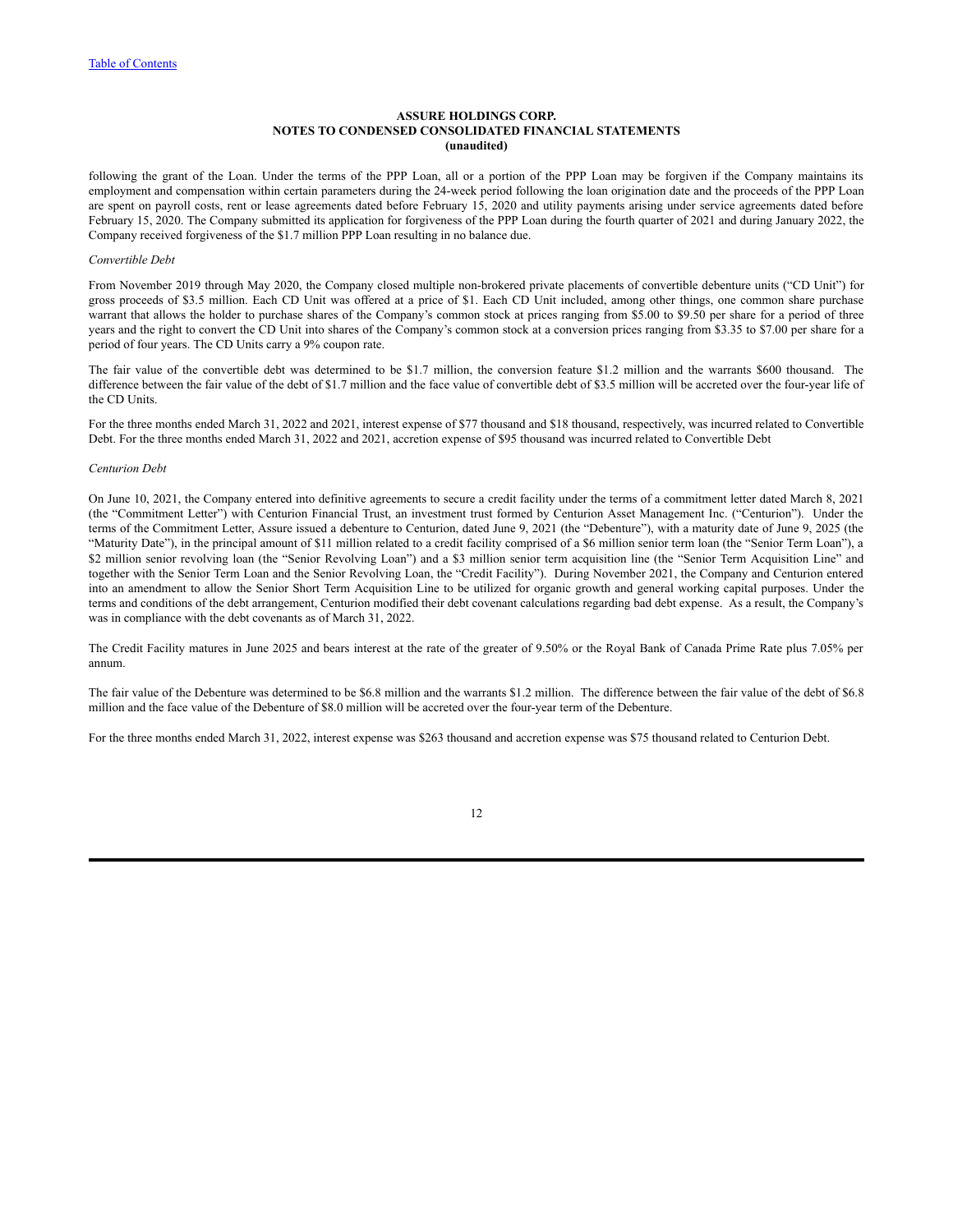### **6. SHARE CAPITAL**

#### *Common stock*

Common stock: 180,000,000 authorized; \$0.001 par value. As of March 31, 2022 and December 31, 2021, there were 12,919,666 and 12,918,866 shares of common stock issued and outstanding, respectively.

### Reverse Share Split

During September 2021, the total number of shares of common stock authorized by the Company was reduced from 900,000,000 shares of common stock, par \$0.001, to 180,000,000 shares of common stock, par \$0.001, and the number of shares of common stock held by each stockholder of the Company were consolidated automatically into the number of shares of common stock equal to the number of issued and outstanding shares of common stock held by each such stockholder immediately prior to the reverse split divided by five (5): effecting a five (5) old for one (1) new reverse stock split.

No fractional shares were issued in connection with the reverse split and all fractional shares were rounded up to the next whole share.

Additionally, all options, warrants and other convertible securities of the Company outstanding immediately prior to the reverse split were adjusted by dividing the number of shares of common stock into which the options, warrants and other convertible securities are exercisable or convertible by five (5) and multiplying the exercise or conversion price thereof by five (5), all in accordance with the terms of the plans, agreements or arrangements governing such options, warrants and other convertible securities and subject to rounding to the nearest whole share.

All shares of common stock, options, warrants and other convertible securities and the corresponding price per share amounts have been presented to reflect the reverse split in all periods presented within this Form 10-Q.

#### *Stock options*

During November 2021, the Company has adopted and approved the 2021 Stock Incentive Plan and the 2021 Employee Stock Purchase Plan. The intent of the Company and the Board is that while the Amended 2020 Stock Option Plan and the 2020 Equity Incentive Plan will continue in existence in relation to the options and awards previously granted thereunder, the Board will not grant future options or awards thereunder. Instead, only the 2021 Stock Incentive Plan will be used for the grant of options and awards to eligible participants thereunder.

As of March 31, 2022, an aggregate of 1,870,000 shares of common stock were available for issuance under the 2021 Stock Option Plan. As of March 31, 2022, no transactions have occurred under the 2021 Employee Stock Purchase Plan.

Options under the Plan are granted from time to time at the discretion of the Board of Directors, with vesting periods and other terms as determined by the Board of Directors.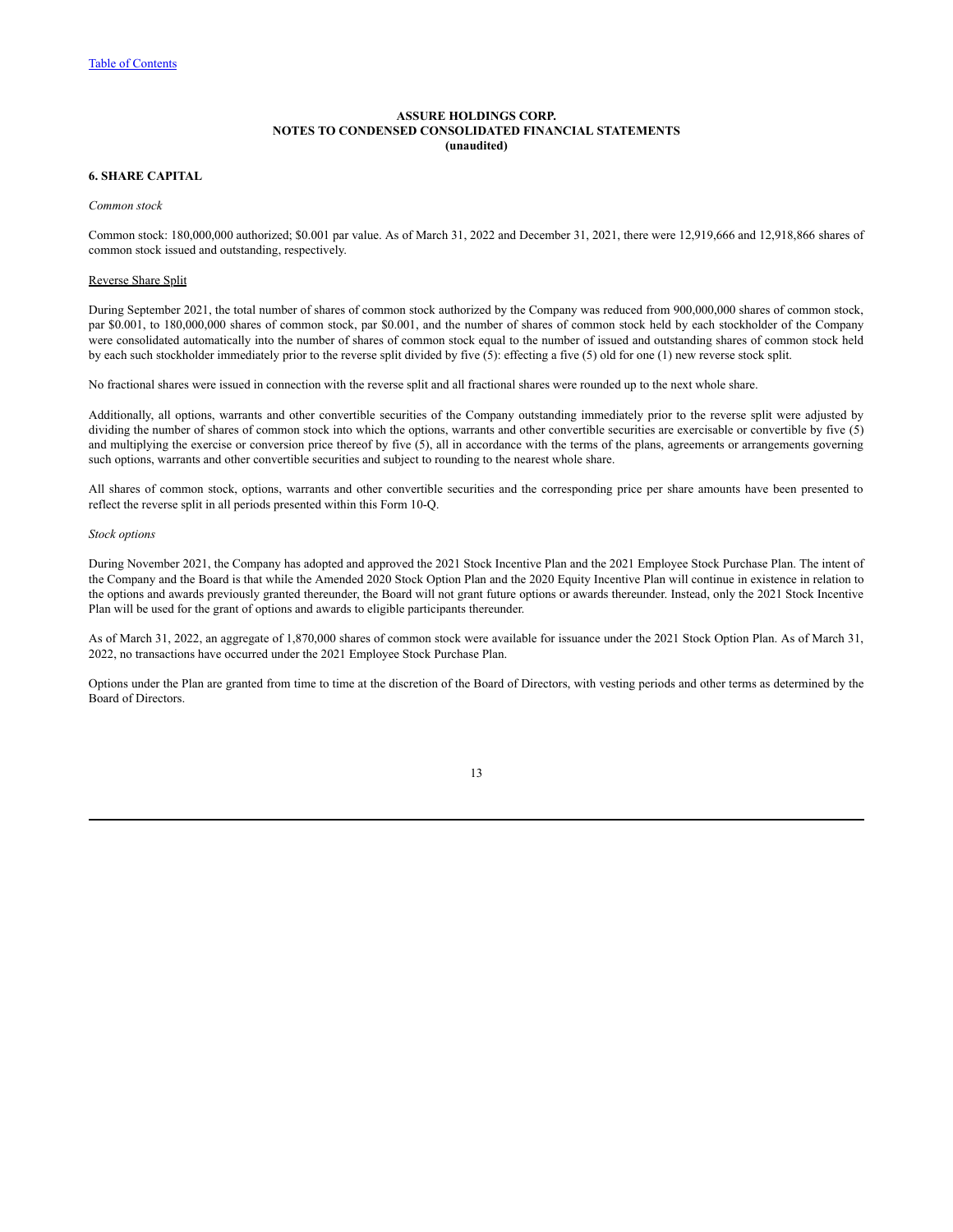A summary of the stock option activity is presented below:

|                                          | <b>Options Outstanding</b>                                                                                  |  |                                |                                          |           |  |  |  |
|------------------------------------------|-------------------------------------------------------------------------------------------------------------|--|--------------------------------|------------------------------------------|-----------|--|--|--|
|                                          |                                                                                                             |  | Weighted                       | Weighted                                 |           |  |  |  |
|                                          | Average<br>Number of<br><b>Exercise</b><br><b>Shares Subject</b><br><b>Price Per</b><br>to Options<br>Share |  |                                | Average<br>Remaining                     | Aggregate |  |  |  |
|                                          |                                                                                                             |  | Contractual<br>Life (in years) | <b>Intrinsic Value</b><br>(in thousands) |           |  |  |  |
| <b>Balance at December 31, 2021</b>      | 1,204,233                                                                                                   |  | 5.56                           | 3.6                                      |           |  |  |  |
| Options granted                          | 130.000                                                                                                     |  | 5.16                           |                                          |           |  |  |  |
| Options exercised                        | (800)                                                                                                       |  | 5.04                           |                                          |           |  |  |  |
| Options canceled / expired               | (15, 633)                                                                                                   |  | 5.50                           |                                          |           |  |  |  |
| <b>Balance at March 31, 2022</b>         | 1,317,800                                                                                                   |  | 5.01                           | 3.5                                      | \$1,175   |  |  |  |
| Vested and exercisable at March 31, 2022 | 806.941                                                                                                     |  | 5.12                           | 2.9                                      | \$1.090   |  |  |  |

The following table summarizes information about stock options outstanding and exercisable under the Company's Stock Option Plan at March 31, 2022:

|                          | <b>Options Outstanding</b>                                         | <b>Options Exercisable</b> |                                                           |                              |             |                                                           |
|--------------------------|--------------------------------------------------------------------|----------------------------|-----------------------------------------------------------|------------------------------|-------------|-----------------------------------------------------------|
| Number of<br>Outstanding | Weighted<br>Average<br>Remaining<br>Contractual<br>Life (in years) |                            | Weighted<br>Average<br><b>Exercise Price</b><br>Per Share | Number<br><b>Exercisable</b> |             | Weighted<br>Average<br><b>Exercise Price</b><br>Per Share |
| 200,000                  | 3.4                                                                | \$                         | 0.25                                                      | 200,000                      | \$          | 0.25                                                      |
| 12,000                   | 0.6                                                                | \$                         | 14.00                                                     | 12,000                       | \$          | 14.00                                                     |
| 15,000                   | 5.8                                                                | \$                         | 9.00                                                      | 15,000                       | $\mathbf S$ | 9.00                                                      |
| 85,000                   | 1.5                                                                | S                          | 9.00                                                      | 85,000                       | \$          | 9.00                                                      |
| 145,800                  | 1.8                                                                | \$                         | 7.80                                                      | 145,800                      | \$          | 7.80                                                      |
| 80,100                   | 2.5                                                                | \$                         | 6.40                                                      | 58,373                       | \$          | 6.40                                                      |
| 40,000                   | 3.4                                                                | \$                         | 4.50                                                      | 18,667                       | $\mathbf S$ | 4.50                                                      |
| 88,000                   | 3.7                                                                | \$                         | 4.85                                                      | 41,067                       | S           | 4.85                                                      |
| 297,900                  | 3.8                                                                | \$                         | 5.30                                                      | 138,780                      | $\mathbf S$ | 5.30                                                      |
| 30,000                   | 4.0                                                                | S                          | 5.60                                                      | 10,000                       | S           | 5.60                                                      |
| 194,000                  | 4.5                                                                | \$                         | 7.65                                                      | 56,254                       | \$          | 7.65                                                      |
| 130,000                  | 4.9                                                                | \$                         | 5.16                                                      | 26,000                       | \$          | 5.16                                                      |
| 1,317,800                | 3.5                                                                | \$                         | 5.01                                                      | 806,941                      | \$          | 5.12                                                      |

The Company uses the Black-Scholes option pricing model to determine the estimated fair value of options. The fair value of each option grant is determined on the date of grant and the expense is recorded on a straight-line basis and is included as a component of general and administrative expense in the consolidated statements of operations. The assumptions used in the model include expected life, volatility, risk-free interest rate, dividend yield and forfeiture rate. The Company's determination of these assumptions are outlined below.

*Expected life —* The expected life assumption is based on an analysis of the Company's historical employee exercise patterns.

*Volatility —* Volatility is calculated using the historical volatility of the Company's common stock for a term consistent with the expected life.

*Risk-free interest rate —* The risk-free interest rate assumption is based on the U.S. Treasury rate for issues with remaining terms similar to the expected life of the options.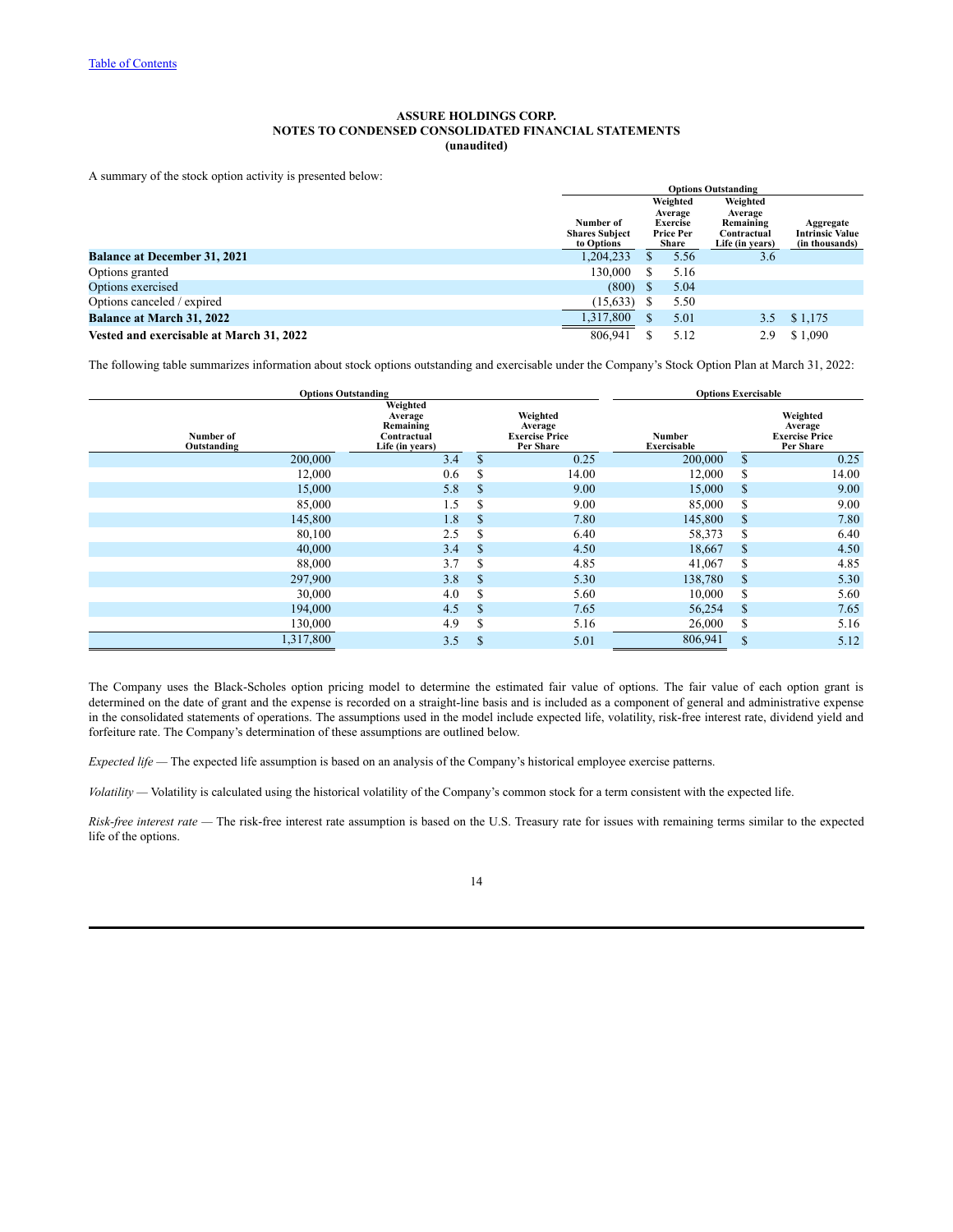*Dividend yield —* Expected dividend yield is calculated based on cash dividends declared by the Board for the previous four quarters and dividing that result by the average closing price of the Company's common stock for the quarter. The Company has not declared a dividend to date.

*Forfeiture rate —* The Company does not estimate a forfeiture rate at the time of the grant due to the limited number of historical forfeitures. As a result, the forfeitures are recorded at the time the grant is forfeited.

The following assumptions were used to value the awards granted during the three months ended March 31, 2022 and 2021:

|                          | Three Months Ended March 31. |                 |
|--------------------------|------------------------------|-----------------|
|                          | 2022                         | 2021            |
| Expected life (in years) |                              | 5.0             |
| Risk-free interest rate  | $.7\%$                       | $0.4\%$         |
| Dividend yield           | $-$ %                        | $- \frac{9}{6}$ |
| Expected volatility      | $132 \%$                     | $91\%$          |

Stock-based compensation expense for the three months ended March 31, 2022 and 2021 was \$323 thousand and \$279 thousand, respectively. As of March 31, 2022, there was approximately \$1.6 million of total unrecognized compensation cost related to 510,859 unvested stock options that is expected to be recognized over a weighted-average remaining vesting period of 3.5 years.

### *Derivative Liability*

Stock options granted to consultants that have an exercise price this is stated in a different currency than the Company's functional currency are treated as a liability and are revalued at the end of each reporting period for the term of the vesting period. Any change in the fair value of the stock option after the initial recognition is recorded as a component of other income, net in the consolidated statements of operations.

Changes in the Company's stock option liability for the three months ended March 31, 2022 were as follows (stated in thousands):

| <b>Balance at December 31, 2021</b> | 25<br>رے |
|-------------------------------------|----------|
| Gain on revaluation                 | --       |
| <b>Balance at March 31, 2022</b>    |          |

The assumptions used for the Black-Scholes Option Pricing Model to revalue the stock options granted to consultants as of March 31, 2022 and December 31, 2021 were as follows:

|                             | Three months ended March 31. |           |
|-----------------------------|------------------------------|-----------|
|                             | 2022                         | 2021      |
| Risk free rate of return    | $1.1\%$                      | $0.1 \%$  |
| Expected life               | $0.6$ years                  | 1.8 years |
| Expected volatility         | $84\%$                       | $100\%$   |
| Expected dividend per share | n1                           | nıl       |

There were no stock options granted to consultants during the three months ended March 31, 2022 and 2021 that required recurring fair value adjustments.

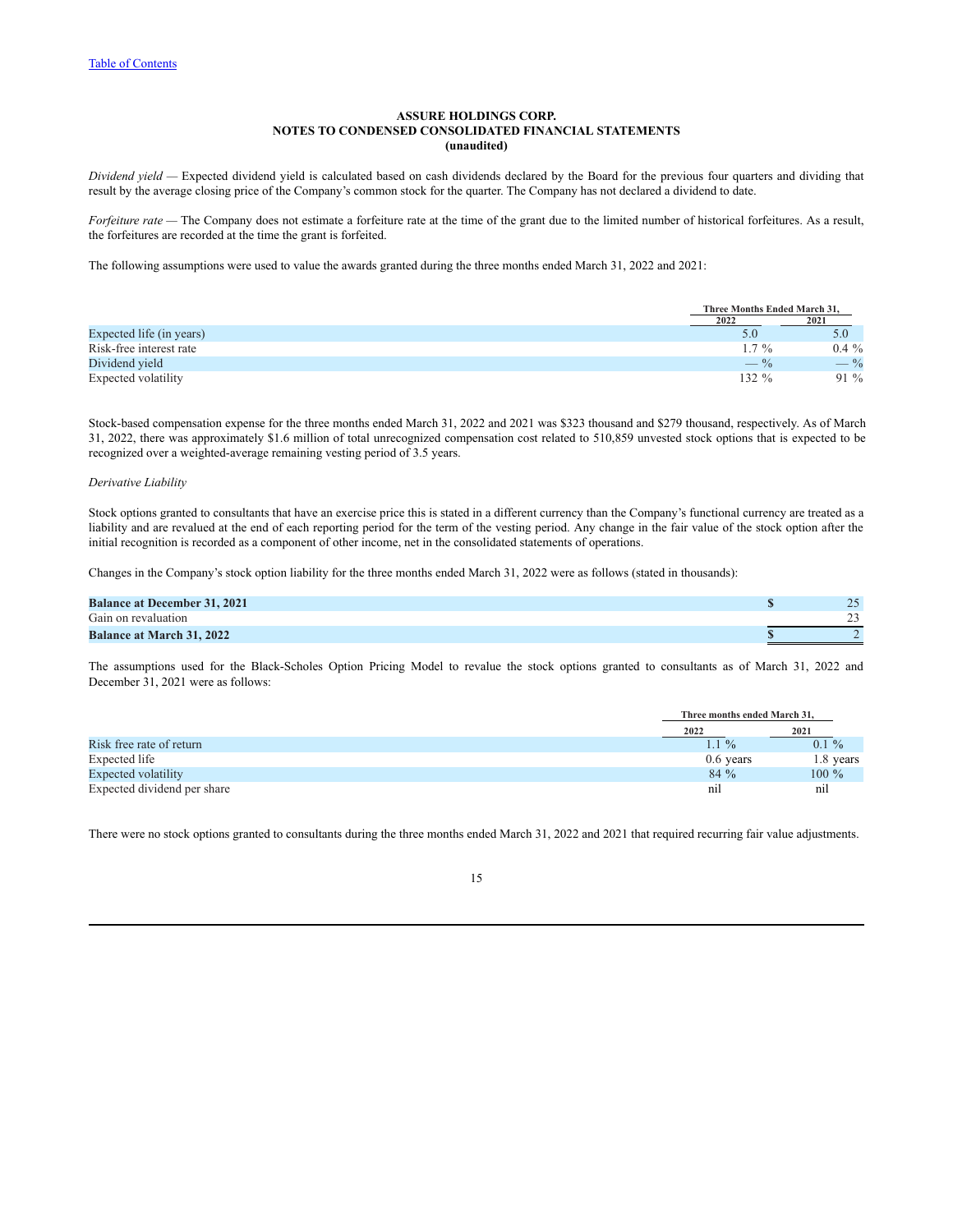*Warrants*

As of March 31, 2022 and December 31, 2021, there were3,940,006 warrants outstanding.

The following table summarizes warrants issued by transaction type:

|                                                | <b>Number of Warrants outstanding</b> |
|------------------------------------------------|---------------------------------------|
| Convertible debt, warrants issued (Note 5)     | 380.874                               |
| Debenture, warrants issued (Note 5)            | 275,000                               |
| July 2020 private placement, warrants issued   | 12.592                                |
| December 2021 equity financing warrants issued | 3.271.540                             |
| Total warrant outstanding                      | 3.940.006                             |

## **7. LOSS PER SHARE**

The following table sets forth the computation of basic and fully diluted loss per share for the three months ended March 31, 2022 and 2021 (stated in thousands, except per share amounts):

|                                                    | Three Months Ended March 31. |            |  |            |  |
|----------------------------------------------------|------------------------------|------------|--|------------|--|
|                                                    |                              | 2022       |  | 2021       |  |
| Net loss                                           |                              | (2, 459)   |  | (1,231)    |  |
| Basic weighted average common stock outstanding    |                              | 12.919.002 |  | 11,307,542 |  |
| Basic loss per share                               |                              | (0.19)     |  | (0.11)     |  |
| Net loss                                           |                              | (2.459)    |  | (1,231)    |  |
| Dilutive weighted average common stock outstanding |                              | 12,919,002 |  | 11,307,542 |  |
| Diluted loss per share                             |                              | (0.19)     |  | (0.11)     |  |

Basic net loss per share is computed using the weighted average number of common shares outstanding during the period. Diluted net loss per share is computed using the treasury stock method to calculate the weighted average number of common shares and, if dilutive, potential common shares outstanding during the period. Potential dilutive common shares include incremental common shares issuable upon the exercise of stock options, less shares from assumed proceeds. The assumed proceeds calculation includes actual proceeds to be received from the employee upon exercise and the average unrecognized stock compensation cost during the period

Stock options to purchase 1,317,800 and 527,693 shares of common stock and warrants to purchase 3,940,006 and 3,665,005 shares of common stock were outstanding at March 31, 2022 and 2021 that were not included in the computation of diluted weighted average common stock outstanding because their effect would have been anti-dilutive.

## **8. COMMITMENTS AND CONTINGENCIES**

#### *Indemnifications*

The Company is a party to a variety of agreements in the ordinary course of business under which it may be obligated to indemnify third parties with respect to certain matters. These obligations include, but are not limited to, contracts entered into with physicians where the Company agrees, under certain circumstances, to indemnify a third party, against losses arising from matters including but not limited to medical malpractice and other liability. The impact of any such future claims, if made, on future financial results is not subject to reasonable estimation because considerable uncertainty exists as to final outcome of these potential claims.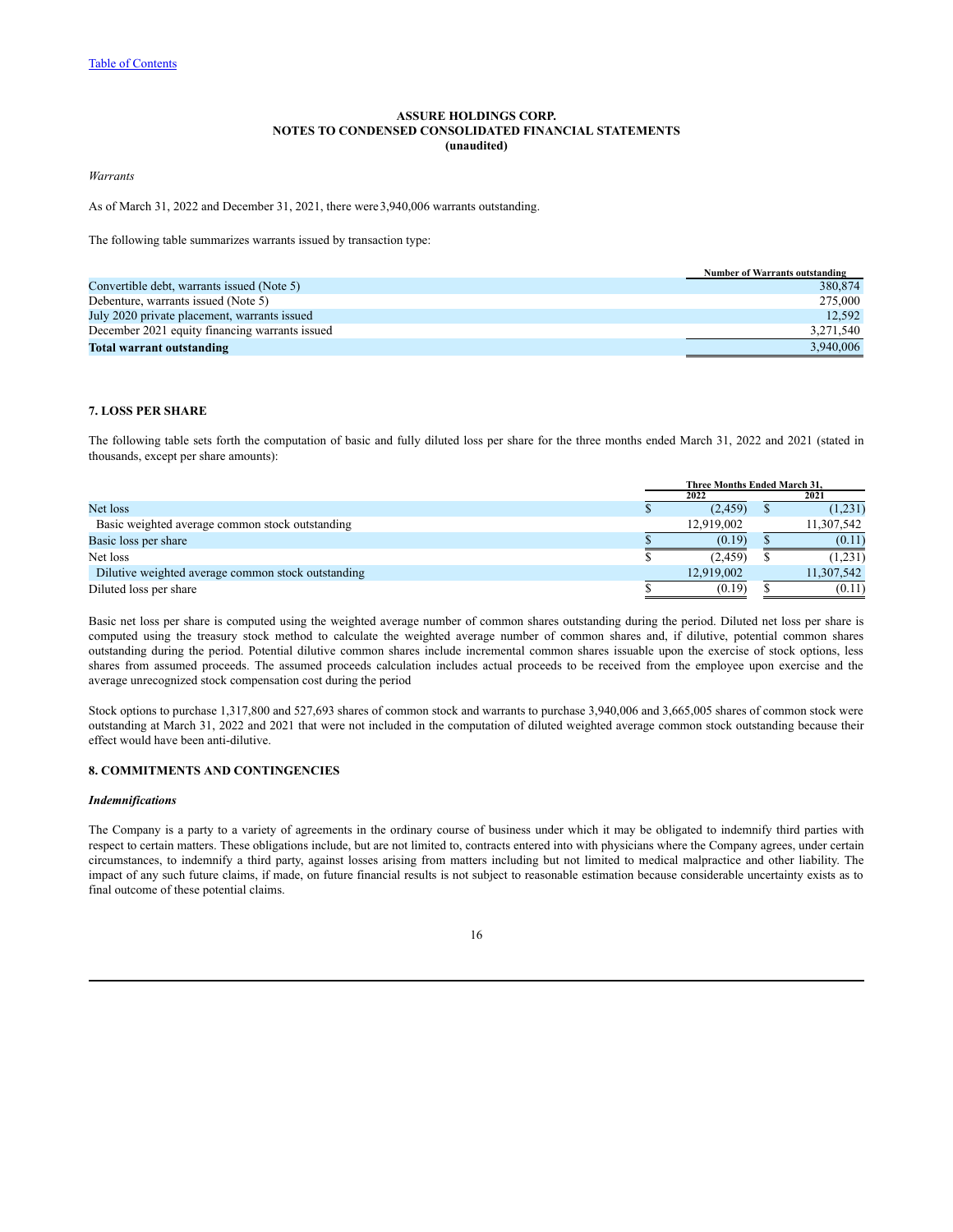As permitted under Nevada law, the Company has agreements whereby it indemnifies its officers and directors for certain events or occurrences while the officer or director is, or was, serving at the Company's request in such capacity. The maximum potential amount of future payments the Company could be required to make under these indemnification agreements is unlimited; however, the Company believes, given the absence of any such payments in the Company's history, and the estimated low probability of such payments in the future, that the estimated fair value of these indemnification agreements is immaterial. In addition, the Company has directors' and officers' liability insurance coverage that is intended to reduce its financial exposure and may enable the Company to recover any payments, should they occur.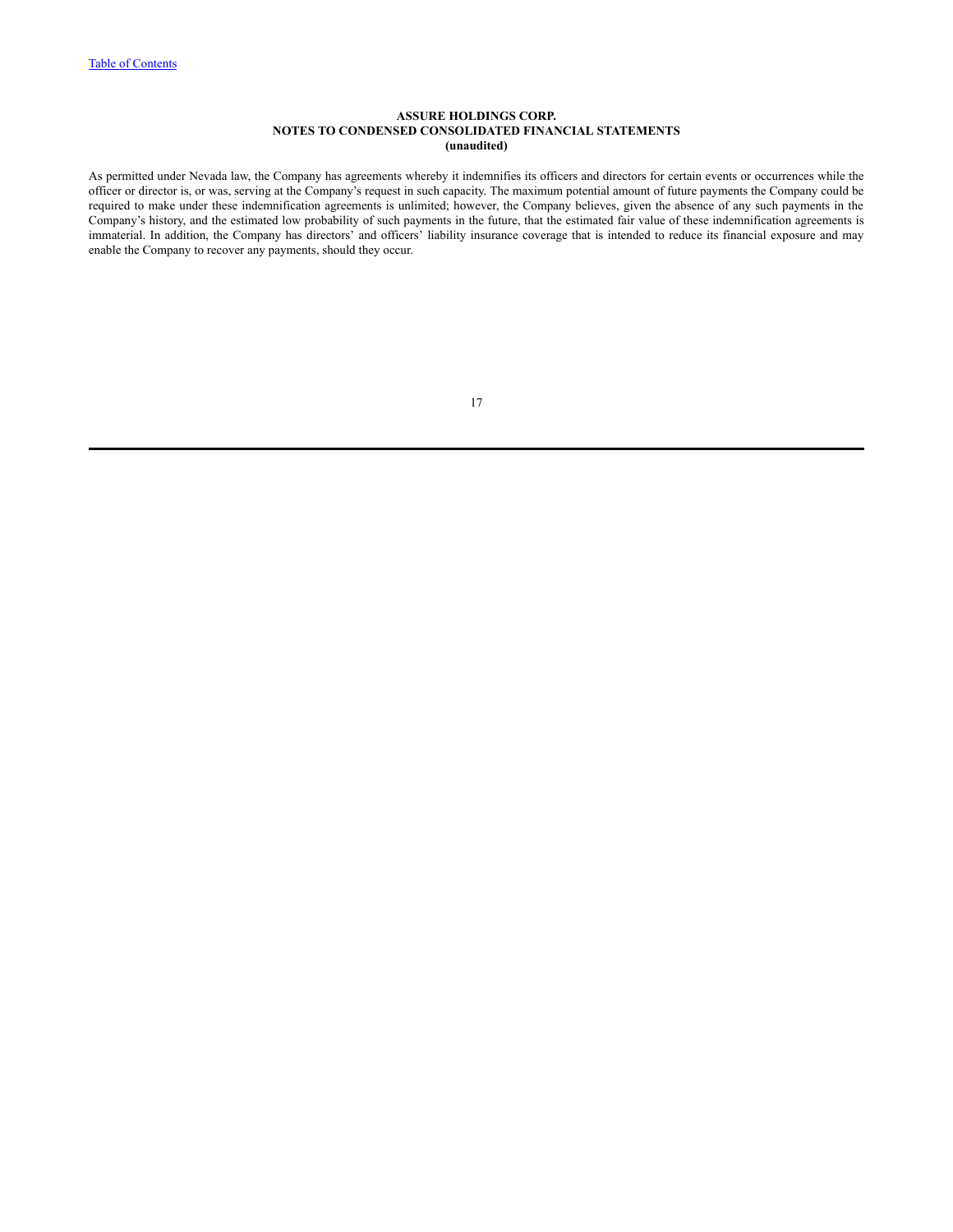### <span id="page-18-0"></span>**ITEM 2. MANAGEMENT'S DISCUSSION AND ANALYSIS OF FINANCIAL CONDITION AND RESULTS OF OPERATIONS**

The following discussion should be read in conjunction with the attached unaudited condensed consolidated financial statements and notes thereto, and with our audited financial statements and notes thereto for the year ended December 31, 2021 found in the Form 10-K filed by Assure Holdings *Corporation on March 14, 2022 (the "Form 10-K").*

This Quarterly Report contains forward-looking statements, which are subject to the safe harbor provisions created by the Private Securities Litigation Reform Act of 1995. Words such as "expects," "anticipates," "plans," "believes," "seeks," "estimates," "could," "would," "may," "intends," "targets" and similar expressions or variations of such words are intended to identify forward-looking statements, but are not the exclusive means of identifying forward-looking statements in this Quarterly Report. The identification of certain statements as "forward-looking" is not intended to mean that other statements not specifically identified are not forward-looking. All statements other than statements about historical facts are statements that could be deemed forward-looking statements, including, but not limited to, statements that relate to our future revenue, growth rate, competitiveness, gross margins, expenditures, tax expenses, cash flows, our management's plans and objectives for our current and future operations, general economic conditions, the impact of the COVID-19 pandemic and related events, the impact of acquisitions on our financial condition and results of operations, and the sufficiency of *financial resources to support future operations and capital expenditures.*

Although forward-looking statements in this Quarterly Report reflect the good faith judgment of our management, such statements can only be based on facts and factors currently known by us. Consequently, forward-looking statements are inherently subject to risks, uncertainties, and changes in condition, significance, value, and effect, including those discussed under the heading "Risk Factors" in our annual report on Form 10-K and other documents we file from time to time with the Securities and Exchange Commission (the "SEC"), such as our quarterly reports on Form 10-Q and our current reports on Form 8-K. Such risks, uncertainties and changes in condition, significance, value, and effect could cause our actual results to differ materially from those expressed herein and in ways not readily foreseeable. Readers are urged not to place undue reliance on these forward-looking statements, which speak only as of the date of this Quarterly Report and are based on information currently and reasonably known to us. We undertake no obligation to revise or update any forward-looking statements to reflect any event or circumstance that may arise after the date of this Quarterly Report, other than as required by law. Readers are urged to carefully review and consider the various disclosures made in this Quarterly Report, which attempt to advise interested parties of the *risks and factors that may af ect our business, financial condition, results of operations and prospects.*

### **OVERVIEW**

Assure is a best-in-class provider of outsourced intraoperative neurophysiological monitoring ("IONM") and an emerging provider of remote neurology services that help make surgeries safer. The Company delivers a turnkey suite of clinical and operational services to support surgeons and medical facilities during invasive procedures. IONM has been well established as a standard of care and risk mitigation tool for various surgical verticals such as neurosurgery, spine, cardiovascular, orthopedic, ear, nose, and throat ("ENT"), and other surgical procures that place the nervous system at risk. Accredited by The Joint Commission, Assure's mission is to provide exceptional surgical care and help make invasive surgeries safer. Our strategy focuses on utilizing best of class personnel and partners to deliver outcomes that are beneficial to all stakeholders including patients, surgeons, hospitals, insurers, and shareholders.

During each procedure, Assure provides two types of services, the Technical Component and Professional Component of IONM. Our in-house Interoperative Neurophysiologists ("INP") provide Technical Component IONM services from the operating room throughout the procedure, while the telehealth-oriented supervising practitioners provide a level of redundancy and risk mitigation, the Professional Component, in support of the onsite INPs and surgical team. In addition, Assure offers a comprehensive suite of IONM services, including scheduling the INP and supervising practitioner, real time monitoring, patient advocacy and subsequent billing and collecting for services provided.

Historically, the foundation of Assure's business has been providing the Technical Component of IONM via our INP staff. We employ highly trained INPs, which provide a direct point of contact in the operating room during the surgeries to relay critical information to the surgical team. In our one-to-one model, Assure pairs a surgeon with a team of INPs to promote a level of familiarity, comfort and efficiency between the surgeon and the INP. Each INP has the ability to handle approximately 200 cases annually. Our INPs monitor the surgical procedure using state of the art, commercially available, diagnostic medical equipment. Assure INP's are certified by a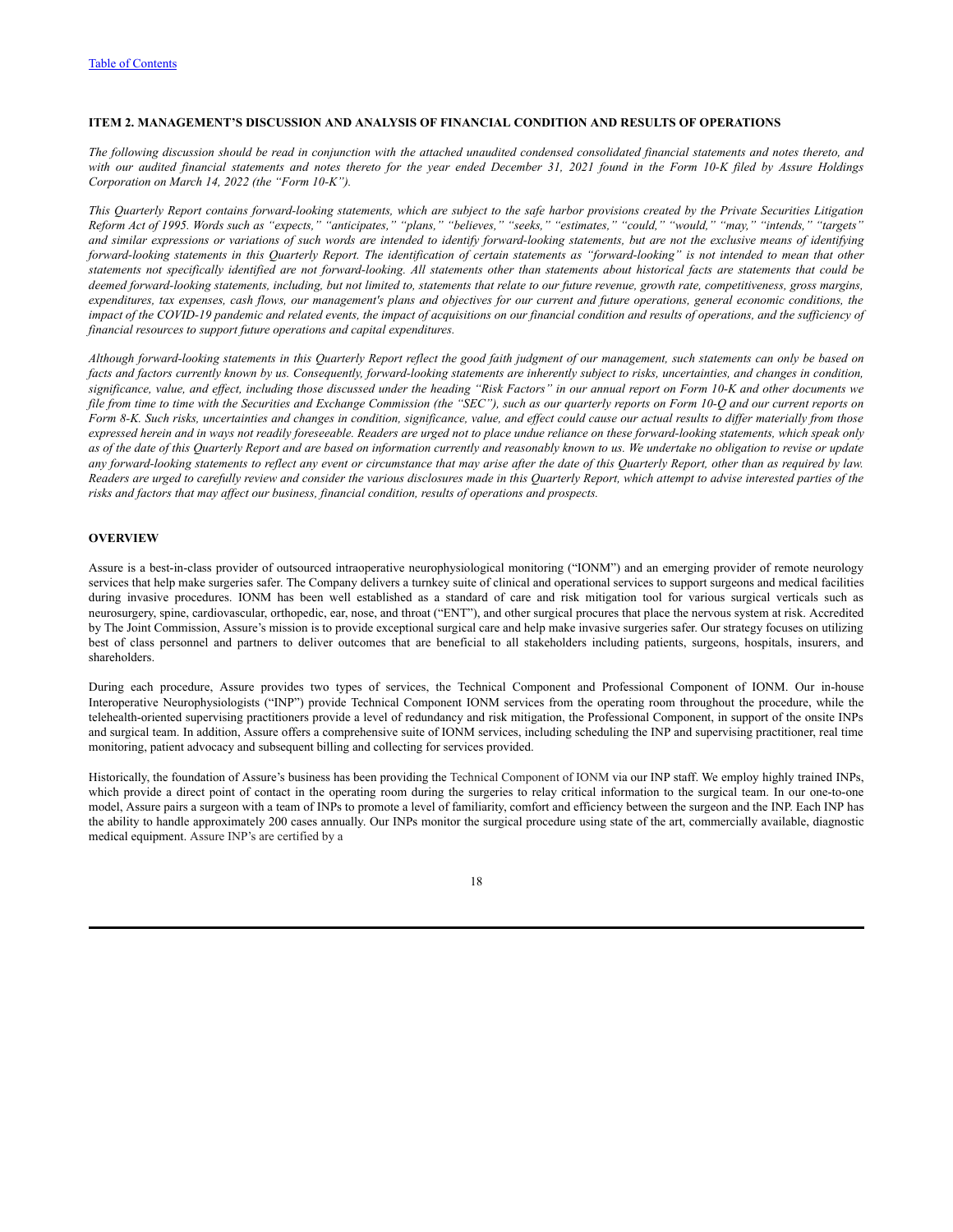third-party accreditation agency. The success of our service depends upon the timely and successful interpretation of the data signals by our INPs and thereafter to quickly determine if there is a deficiency and the surgical intervention required to positively impact the patient and surgery. Employing this model, Assure has rapidly expanded its operational footprint from a home base in Colorado and increased its number of managed cases from approximately 1,600 in 2017 to approximately 17,400 in 2021.

Beginning in the second quarter of 2021, Assure began executing on its long-term vertical integration plan by expanding into remote neurology services. As a result, Assure began delivering remote neurology services in support of the surgical team and INPs rather than exclusively relying on third- party supervising practitioners as it had previously. We currently have supervising practitioners employed and working with surgical teams and our INPs. They are utilizing equipment and training to monitor electroencephalographic ("EEG") and electromyography ("EMG") and several complex modalities during surgical procedures to pre-emptively notify the underlying surgeon of any nerve related issues that are identified.

Remote neurology services is a one-to-many model, as one supervising practitioner is able to monitor multiple patients simultaneously. As a result, the Professional Component has a different financial profile than the Technical Component. Supervising practitioners provide remote neurology services from an off-site location and maintain the ability to manage multiple cases simultaneously. As a result, each supervising practitioner has the ability to handle approximately 2,500 or more cases annually. In 2021, Assure performed approximately 17,400 total managed cases including managing approximately 2,100 remote neurology cases with employed supervising practitioners. The number of remote neurology managed cases is expected to expand significantly as our supervising practitioners increase the volume of cases supervised and additional neurologists are added to the team.

Bringing the Professional Component of IONM in-house generates a number of positives for Assure. First, we will be able to oversee quality of service for providing remote neurology services. This commitment to quality supports our efforts to sign new in-network agreements with insurance payors and facility-wide agreements with hospitals. Second, by bringing the remote neurology function in-house, we are able to significantly reduce cost of delivery, allowing the Company to improve our profitability on every case we perform. Our objective is to significantly reduce the cost of delivery for remote neurology services going forward. Additional scale will serve as a catalyst for margin expansion in the future. Third, for most of the cases we perform, remote neurology services represent the creation of a new revenue stream. Fourth, providing remote neurology services for IONM creates opportunities in adjacent markets where similar remote neurology services are utilized. The shift to providing remote neurology services ourselves was a natural progression of the business. We already built the platform and maintained patient volume, insourcing remote neurology was simply a matter of replacing contractors with Assure supervising practitioners to service this volume. The long-term result will be increased margins, a new revenue stream and improved cash receipts from commercial payors.

Collectively, support from Assure's high quality Technical and Professional IONM services results in decreased hospital and surgeon liability, abbreviated patient stays, fewer readmissions, reduced hospital costs, enhanced overall patient satisfaction and the efficient achievement of better clinical outcomes.

As we transition to becoming a provider of remote neurology services, we believe our expertise in IONM will assist us in entering adjacent markets including EEG, epilepsy, sleep study and stroke in which Assure supervising practitioners can also provide patient services.

In 2022, Assure provided IONM services for approximately 160 surgeons in approximately 100 hospitals and surgery centers. The Company operates in: Arizona, Colorado, Kansas, Louisiana, Michigan, Missouri, Nebraska, Nevada, Pennsylvania, South Carolina, Texas, Minnesota and Utah. Our continued geographic expansion initiatives, including facility-wide outsourcing agreements with medical facilities and hospital networks, coupled with the surgical vertical expansion efforts, extending the Company's reach into remote neurology services and selective acquisitions are expected to generate substantial growth opportunities going forward. In the future, it may be necessary for us to raise additional funds for the continuing development of our business plan.

Clinical leadership, surgeon support and patient care are Assure's cornerstones. We make substantial ongoing investments in our training and development of clinical staff and have created a fellowship program to rigorously train new INPs to cost-effectively join the Assure team. In addition, we have partnered with the internationally renowned Texas Back Institute on clinical research relating to IONM safety and efficacy. Isador Lieberman, M.D., the president and director of the scoliosis and spine tumor program at the Texas Back Institute, is a member of Assure's Medical Advisory Committee.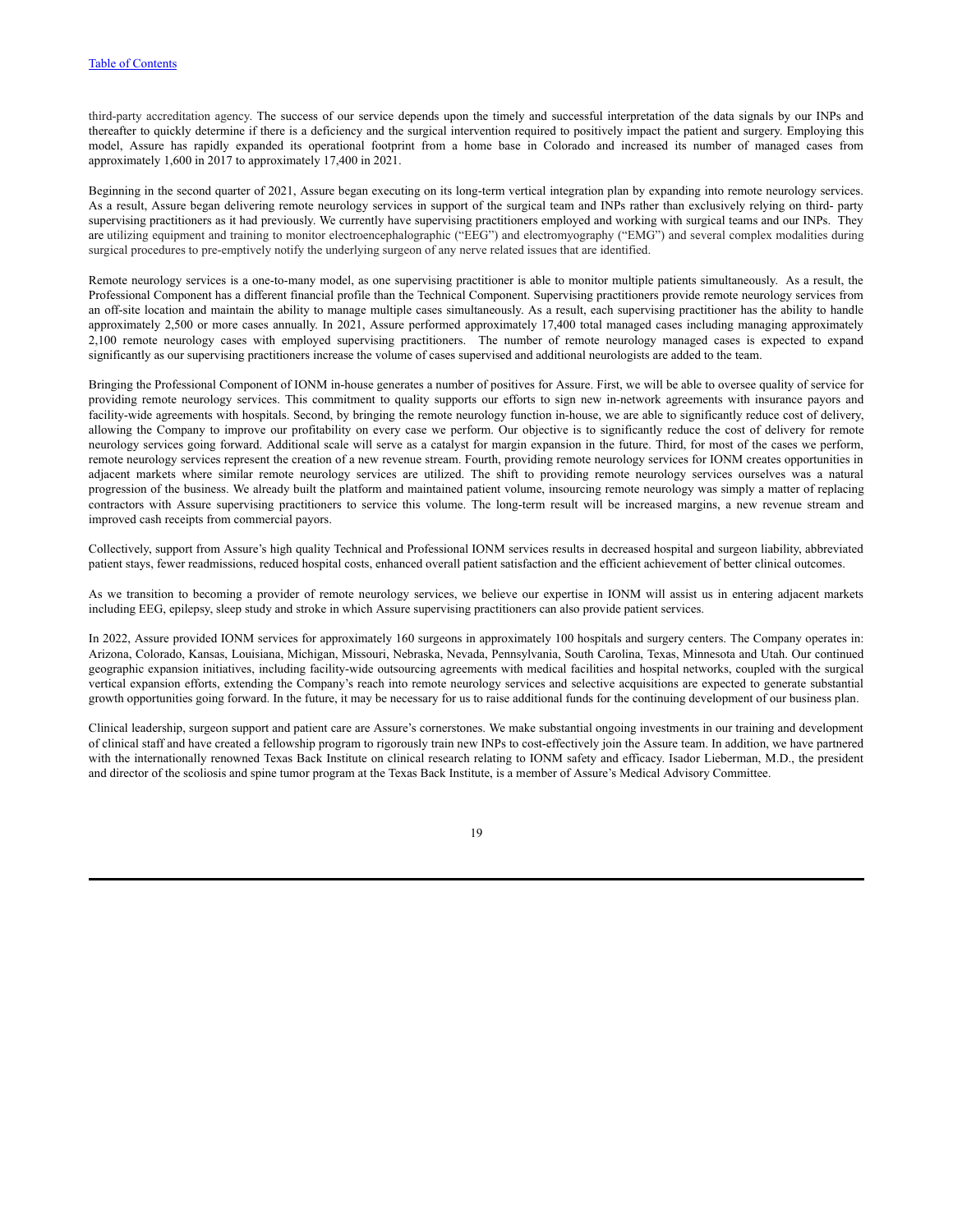Our strategy is to build a telehealth remote neurology services company with exceptional capabilities in IONM and numerous adjacent markets while utilizing the same platform and employees. This will extend our reach and redefine our position in the industry. We are thoughtfully deploying capital and focusing our investment in high potential growth initiatives including: organically expanding into new states, growing our remote neurology platform, signing new IONM outsourcing agreements with hospitals and medical facilities, as well as opportunistic  $M&A$ . In addition, we are investing to make our revenue cycle management function more automated, improving the velocity of our cash collections. The data and analytics-driven Company we are building will play a bigger role in the success of our key stakeholder groups: surgeons, hospitals, insurance companies and patients, and in turn deliver attractive returns to our stockholders.

The Company has financed its cash requirements primarily from revenues generated from its services, by utilizing debt facilities and from the sale of common stock.

### **Payment for services, revenue mix and seasonality**

Over half of Assure's patients commonly have commercial health insurance coverage ("Commercial Payor") and we are compensated via their health insurance plan. Assure's commercial insurance patients represent the significant majority of our revenue and profit margin. We produce separate bills for the Technical Component and the Professional Component of the IONM services we perform. The majority of our commercial payors are billed out-ofnetwork and we negotiate payment for each claim. The remainder of commercial payors utilize a contracted rate. The majority of contracted rates are via indirect agreements with third-party organizations or related entities of the commercial payor with a smaller portion in direct agreements with contracted rates.

We bill, collect, and retain 100% of the revenue associated with the Technical Component of the services we provide. For the Professional Component, when the supervising practitioner is an Assure employee or where we own 100% of the entity managing the procedure, the Company bills, collects and retains 100% of the revenue. In instances in which the Professional Component is provided via Managed Service Agreements ("MSAs") with surgeons or through agreements with Professional Entities ("PEs"), we engage in a revenue share based on the percentage outlined in the underlying agreement.

For the balance of the patients we serve, billing is made under individual facility service agreements with hospitals. In these cases, the hospital's patient may be uninsured or have government insurance. Regardless, Assure provides the same high level of service and quality of care.

The surgical segment of the health care industry tends to be impacted by seasonality due to the nature of most benefit plans resetting on a calendar year basis. As patients utilize and reduce their remaining deductible throughout the year, Assure typically see an increase in volume throughout the year with the biggest impact coming during the fourth quarter. As a result, historically our annual revenues are overweighted in the fourth quarter.

Seasonality impacts our revenue mix for similar reasons. As patients with commercial insurance utilize and reduce their remaining deductible throughout the year, we typically see an increase in volume with the biggest impact coming in the fourth quarter. Historically, our revenue mix is relatively overweighted to patients with commercial insurance in the second half of the year and to patients with government insurance in the first half of the year.

### **COVID-19**

Our business and results of operations have been, and continues to be, adversely affected by the global COVID-19 pandemic and related events and we expect its impact to continue. The impact to date has included periods of significant volatility in various markets and industries, including the healthcare industry. The volatility has had, and we anticipate it will continue to have, an adverse effect on our customers and on our business, financial condition and results of operations, and may result in an impairment of our long-lived assets, including goodwill, increased credit losses and impairments of investments in other companies. In particular, the healthcare industry, hospitals and providers of elective procedures have been and may continue to be impacted by the pandemic and/or other events beyond our control, and further volatility could have an additional negative impact on these industries, customers, and our business. In addition, the COVID-19 pandemic and, to a lesser extent, the impact on other industries, including automotive, electronics and real estate, increased fuel costs, U.S. restrictions on trade, and transitory inflation have impacted and may continue to impact the financial conditions of our customers and the patients they serve.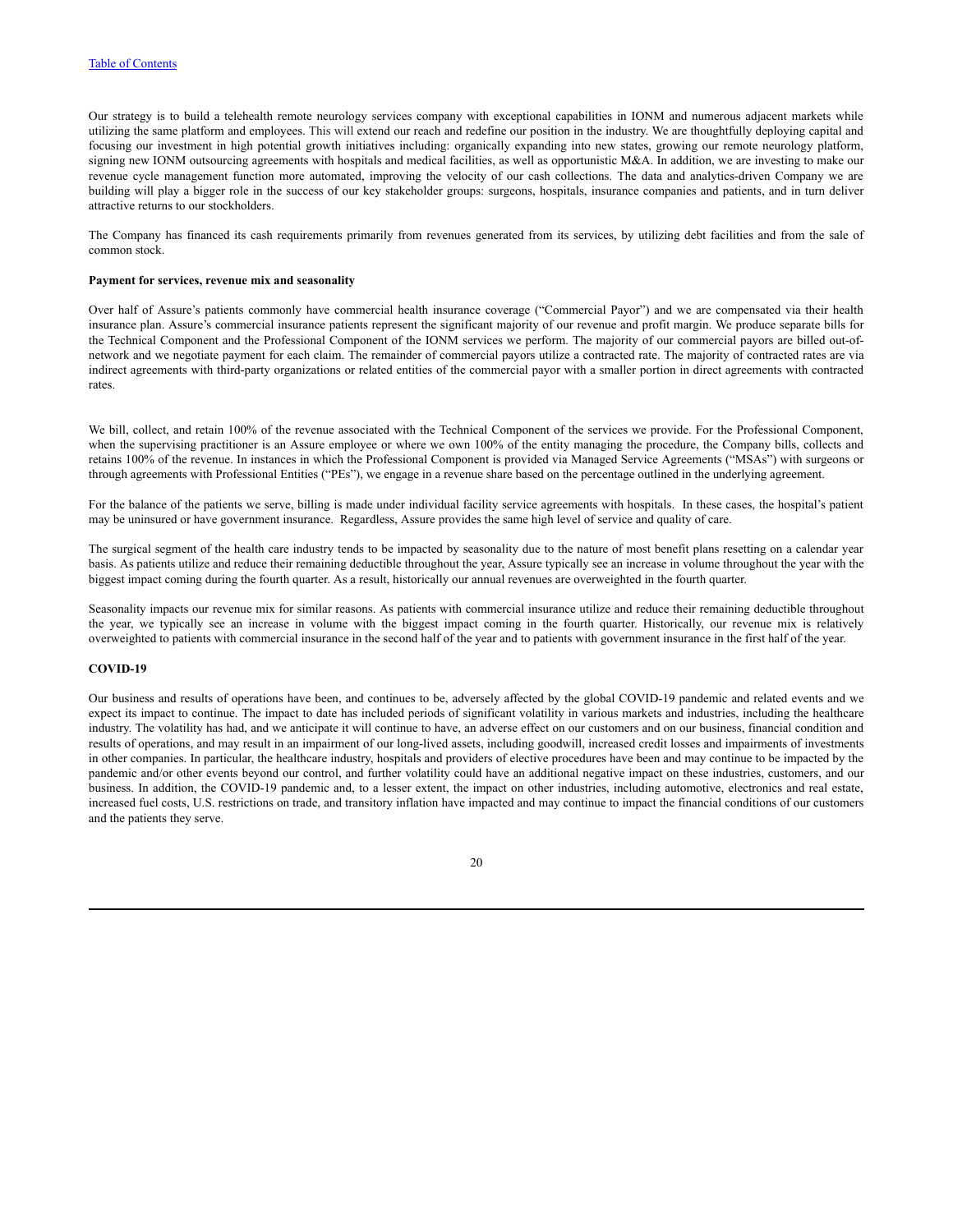In addition, actions by United States federal, state and foreign governments to address the COVID-19 pandemic, including travel bans, stay-at-home orders and school, business and entertainment venue closures, also had a significant adverse effect on the markets in which we conduct our businesses. COVID-19 poses the risk that our workforce, suppliers, and other partners may be prevented from conducting normal business activities for an extended period of time, including due to shutdowns or stay-at-home orders that may be requested or mandated by governmental authorities. We have implemented policies to allow our employees to work remotely as a result of the pandemic as we reviewed processes related to workplace safety, including social distancing and sanitation practices recommended by the Centers for Disease Control and Prevention. The COVID-19 pandemic could also cause delays in acquiring new customers and executing renewals and could also impact our business as consumer behavior changes in response to the pandemic.

Since the start of the second quarter of 2021, there has been increased availability and administration of vaccines against COVID-19, as well as an easing of restrictions on social, business, travel, and government activities and functions, and we have experienced a gradual resumption of economic activities in our industries. On the other hand, infection rates continue to fluctuate in various regions and new strains of the virus, including the Delta variant, remain a risk, which may give rise to implementation of restrictions in the geographic areas that we serve. In addition, there are ongoing global impacts resulting from the pandemic, including disruption of the supply chains, product shortages, increased delivery costs, increased governmental regulation, strains on healthcare systems, and delays in shipments, product development, technology launches and facility access.

We have been closely monitoring the COVID-19 pandemic and its impact on our business, including legislation to mitigate the impact of COVID-19 such as the Coronavirus Aid, Relief, and Economic Security (CARES) Act which was enacted in March 2020, and the American Rescue Plan Act of 2021 which was enacted in March 2021. Although a significant portion of our anticipated revenue for 2021 is derived from fixed-fee and minimum-guarantee arrangements, primarily from large, well-capitalized customers which we believe somewhat mitigates the risks to our business, our per-unit and variablefee based revenue will continue to be susceptible to the volatility, supply chain disruptions, microchip shortages and potential market downturns induced by the COVID-19 pandemic.

The full extent of the future impact of the COVID-19 pandemic on the Company's operational and financial performance is uncertain and will depend on many factors outside the Company's control, including, without limitation, the timing, extent, trajectory and duration of the pandemic; the availability, distribution and effectiveness of vaccines; the spread of new variants of COVID-19; the continued and renewed imposition of protective public safety measures; the impact of COVID-19 on integration of acquisitions, expansion plans, implementation of telemedicine, restrictions on elective procedures, delays in payor remittance and increased regulations; and the impact of the pandemic on the global economy and demand for consumer products. Although we are unable to predict the full impact and duration of the COVID-19 pandemic on our business, we are actively managing our financial expenditures in response to continued uncertainty. Further discussion of the potential impacts on our business from the COVID-19 pandemic is provided under Part I, Item 1A – Risk Factors of the Form 10-K.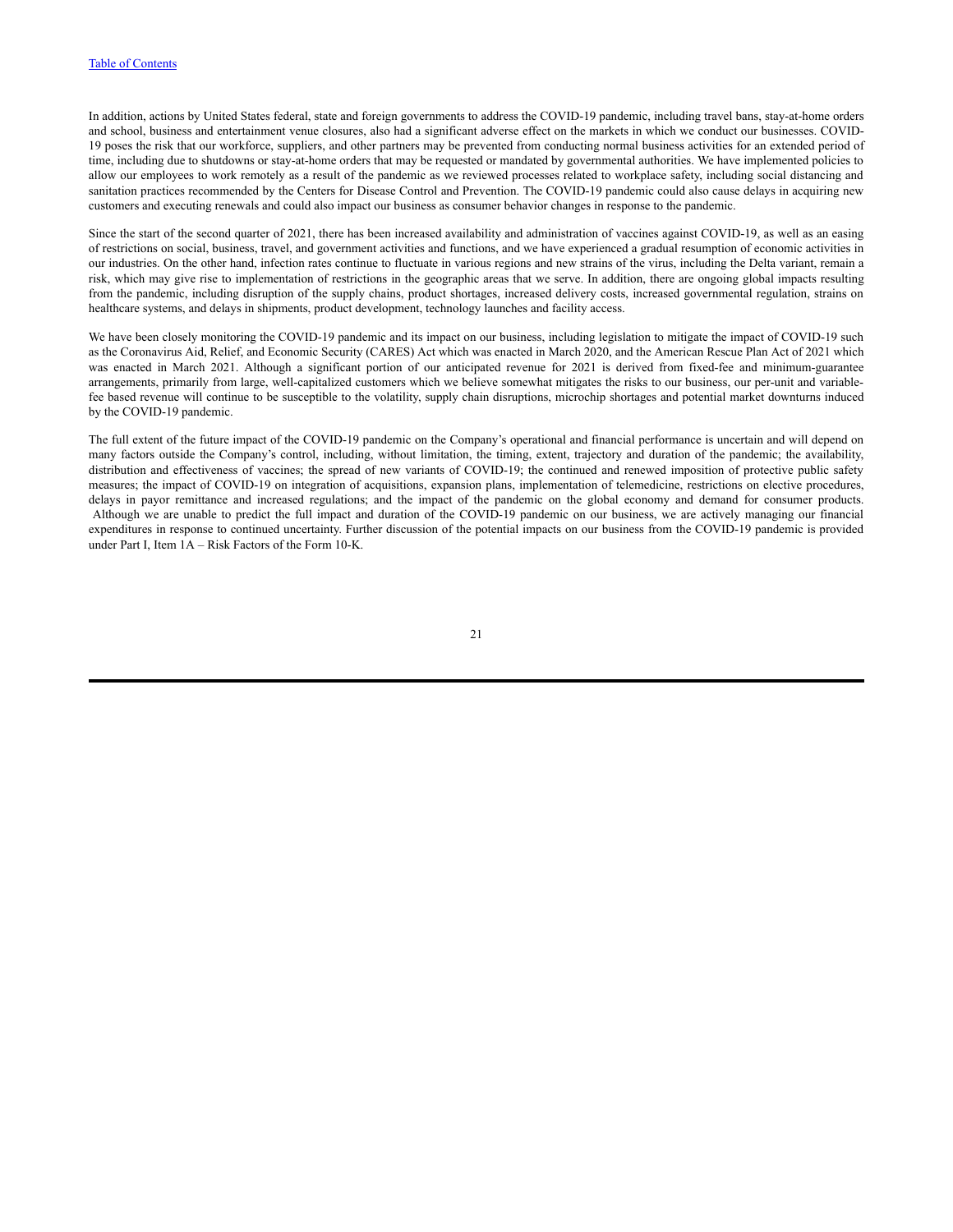## **RESULTS OF OPERATIONS**

# *Three Months Ended March 31, 2022 Compared to the Three Months Ended March 31, 2021*

The following table provides selected financial information from the condensed consolidated financial statements of income for the three months ended March 31, 2022 and 2021. All dollar amounts set forth in the table below are expressed thousands of dollars, except share and per share amounts.

|                                                           |              | <b>Three Months Ended March 31,</b> |               | Change        |           | Change        |
|-----------------------------------------------------------|--------------|-------------------------------------|---------------|---------------|-----------|---------------|
|                                                           |              | 2022                                | 2021          |               | S         | $\frac{0}{0}$ |
| <b>Revenue</b>                                            |              |                                     |               |               |           |               |
| <b>Technical</b> services                                 | \$           | 1,396                               | \$<br>3,133   | \$            | (1,737)   | $(55.4)\%$    |
| Professional services                                     |              | 2,473                               | 314           |               | 2,159     | $(687.6)\%$   |
| Other                                                     |              | 832                                 | 1,318         |               | (486)     | $(36.9)\%$    |
| Total revenue                                             |              | 4,701                               | 4,765         |               | (64)      | $(1.3)\%$     |
| Cost of revenues, excluding depreciation and amortization |              | 3,877                               | 2,532         |               | 1,345     | 53.1 %        |
| Gross margin                                              |              | 824                                 | 2,233         |               | (1,409)   | $(63.1)\%$    |
| <b>Operating expenses</b>                                 |              |                                     |               |               |           |               |
| General and administrative                                |              | 4,241                               | 3,132         |               | 1,109     | 35.4 %        |
| Sales and marketing                                       |              | 252                                 | 335           |               | (83)      | $(24.8)\%$    |
| Depreciation and amortization                             |              | 258                                 | 285           |               | (27)      | $(9.5)\%$     |
| Total operating expenses                                  |              | 4,751                               | 3,752         |               | 999       | 26.6 %        |
| Loss from operations                                      |              | (3,927)                             | (1, 519)      |               | (2,408)   | $(158.5)\%$   |
| Other income (expenses)                                   |              |                                     |               |               |           |               |
| Income (loss) from equity method investments              |              | 5                                   | (23)          |               | 28        | 121.7 %       |
| Gain on Paycheck Protection Program loan                  |              | 1,665                               |               |               | 1,665     | $-$ %         |
| Other income (expense), net                               |              | 38                                  | (3)           |               | 41        | $(1,366.7)\%$ |
| Accretion expense                                         |              | (170)                               | (95)          |               | (75)      | $(78.9)\%$    |
| Interest expense, net                                     |              | (407)                               | (18)          |               | (389)     | 2,161.1%      |
| Total other expense                                       |              | 1.131                               | (139)         |               | 1.270     | $(913.7)\%$   |
| Loss before income taxes                                  |              | (2,796)                             | (1,658)       |               | (1, 138)  | $(68.6)\%$    |
| Income tax benefit                                        |              | 337                                 | 427           |               | (90)      | $(21.1)\%$    |
| Net loss                                                  | $\mathbb{S}$ | (2, 459)                            | \$<br>(1,231) | $\mathbb{S}$  | (1,228)   | $(99.8)\%$    |
| Loss per share                                            |              |                                     |               |               |           |               |
| <b>Basic</b>                                              | \$           | (0.19)                              | \$<br>(0.11)  | \$            | (0.08)    | $(74.8)\%$    |
| Diluted                                                   | \$           | (0.19)                              | \$<br>(0.11)  | $\mathbf S$   | (0.08)    | $(74.8)\%$    |
| Weighted average number shares - basic                    |              | 12,919,002                          | 11,307,542    |               | 1,611,460 | 14.3 %        |
| Weighted average number shares - diluted                  |              | 12,919,002                          | 11,307,542    |               | 1,611,460 | 14.3 %        |
| <b>EBITDA</b>                                             |              |                                     |               |               |           |               |
| Net loss                                                  | \$           | (2, 459)                            | \$<br>(1,231) | $\mathcal{S}$ | (1,228)   | $(99.8)\%$    |
| Interest expense, net                                     |              | 407                                 | 18            |               | 389       | 2,161.1 %     |
| Accretion expense                                         |              | 170                                 | 95            |               | 75        | 78.9%         |
| Income tax benefit                                        |              | (337)                               | (427)         |               | 90        | $(21.1)\%$    |
| Depreciation and amortization                             |              | 258                                 | 285           |               | (27)      | $(9.5)\%$     |
| <b>EBITDA</b>                                             | \$           | (1, 961)                            | \$<br>(1,260) | \$            | (701)     | $(55.6)\%$    |
|                                                           |              |                                     |               |               |           |               |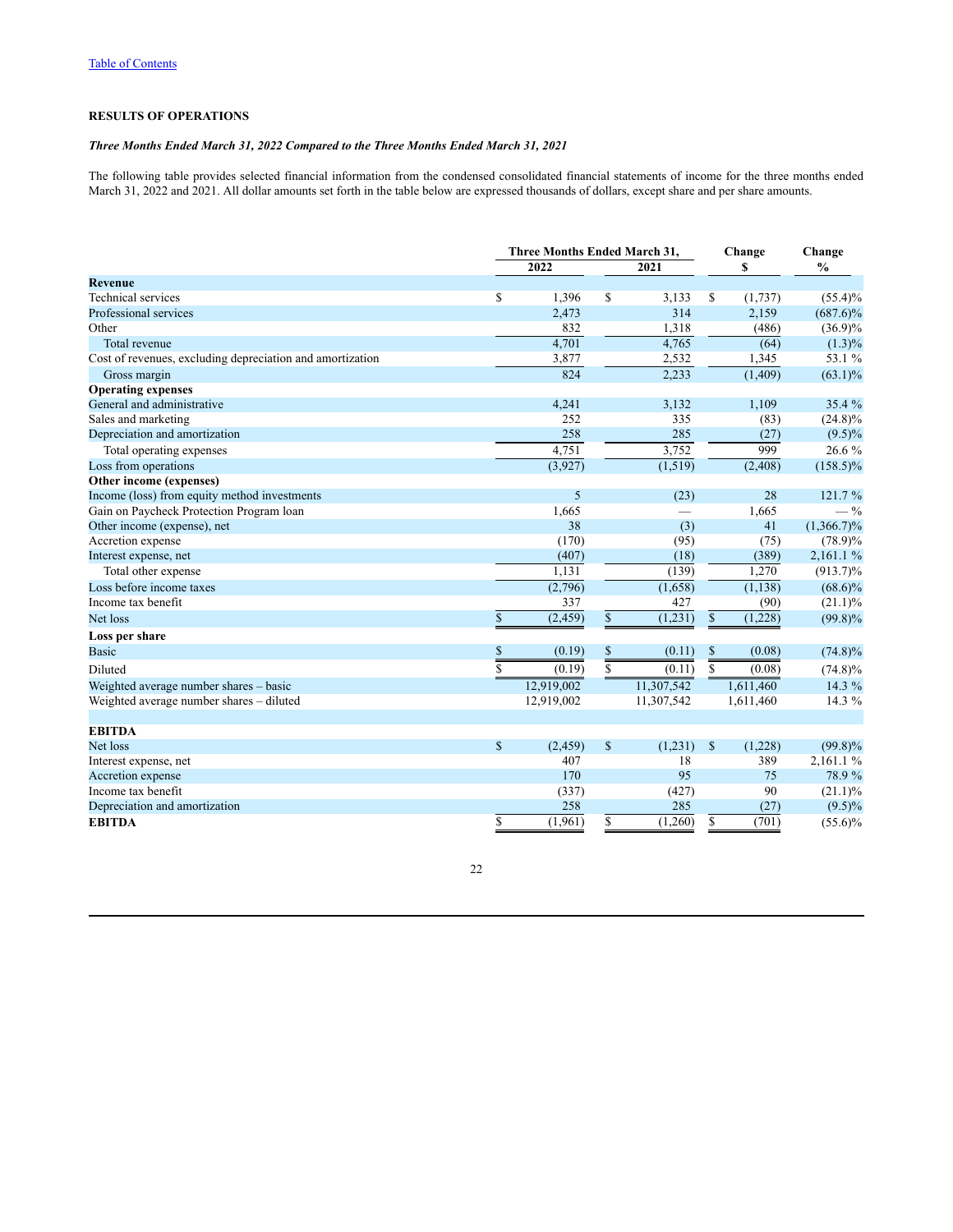#### *Revenue*

Total revenues for the three months ended March 31, 2022 and 2021 were \$4.7 million and \$4.8 million, respectively, net of implicit price concessions. For the three months ended March 31, 2022 and 2021, we recorded an allowance for implicit price concessions of \$4.4 million and \$118 thousand, respectively. Gross revenue for the three months ended March 31, 2022, and 2021, prior to the application of implicit price concessions, totaled \$9.1 million and \$4.9 million. The increase in gross revenue is primarily related to an increase in managed case volume of approximately 2,300 from nearly 2,800 in the first quarter 2021 to over 5,100 in the same period of 2022. The increase in managed cases is primarily related to the acquisition of Sentry, completed during the second quarter of 2021, and expansion into remote neurology. Gross revenue for the three months ended March 31, 2022, was negatively impacted by implicit price concessions related to aged claims. Based on the Company's historical experience, claims generally become uncollectible once they are aged greater than 24 months; as such, included in the Company's \$4.4 million allowance for implicit price concessions for the three months ended March 31, 2022, is an estimate of the likelihood that a portion of the Company's accounts receivable may become uncollectible due to age. Management has recently designated a tactical team to specifically pursue these reserved claims. We expect results from these efforts in the second half of the year as we continue collection efforts for claims aged past 24 months. As a result, we anticipate that there will also be a bad debt charge in the second quarter of 2022; smaller than what we reported in the first quarter, but still a material impact.

Technical and professional service revenue is recognized in the period in which IONM services are rendered, at net realizable amounts due from third party payors when collections are reasonably assured and can be estimated. The majority of the Company's services are rendered on an out-of-network basis and billed to third-party insurers. We estimate out-of-network technical and professional revenue per case based upon our historical cash collection rates from private health insurance carriers. Our revenue estimation process for out-of-network revenue is based on the collection experience from insurance cases that are between 1-24 months old as management believes the more recent collection experience is more indicative of future per case collection rates.

For the three months ended March 31, 2022, Assure managed approximately 5,100 cases compared to approximately 2,800 cases in the same period in the prior year, a 83% increase in managed case volume The increase is primarily related to organic sales growth in new markets, the acquisition of Sentry during the second quarter of 2021, and the launch of remote neurology services during the second quarter of 2021.

Other revenue consists of revenue from managed service arrangements on a contractual basis. Revenue from services rendered is recorded after services are rendered.

### *Cost of revenues, excluding depreciation and amortization*

Cost of revenues, excluding depreciation and amortization, for the three months ended March 31, 2022, were \$3.9 million compared to \$2.5 million for the same period in 2021, an 53% increase. During the three months ended March 31, 2022, the number of neuromonitoring cases increased 83% compared to the three months ended March 31, 2021 which drove the costs of revenues increase. Cost of revenues consist primarily of the cost of our internal billing and collection department, internal and external collection costs, technologist and supervising practitioner wages, third-party supervising practitioner fees, and medical supplies. Technologist and supervising practitioner wages and medical supplies vary with the number of neuromonitoring cases. The cost of our internal billing and collection department increased as we have increased headcount to align with expected growth in volume and the number of cases to invoice has increased.

### *General and administrative*

General and administrative expenses were \$4.2 million and \$3.1 million for the three months ended March 1, 2022 and 2021, respectively. The increase period-to-period was primarily related to increased head count, via organic growth and integrated acquisitions, as we continued to build various administrative functions to support our planned growth and higher travel expense.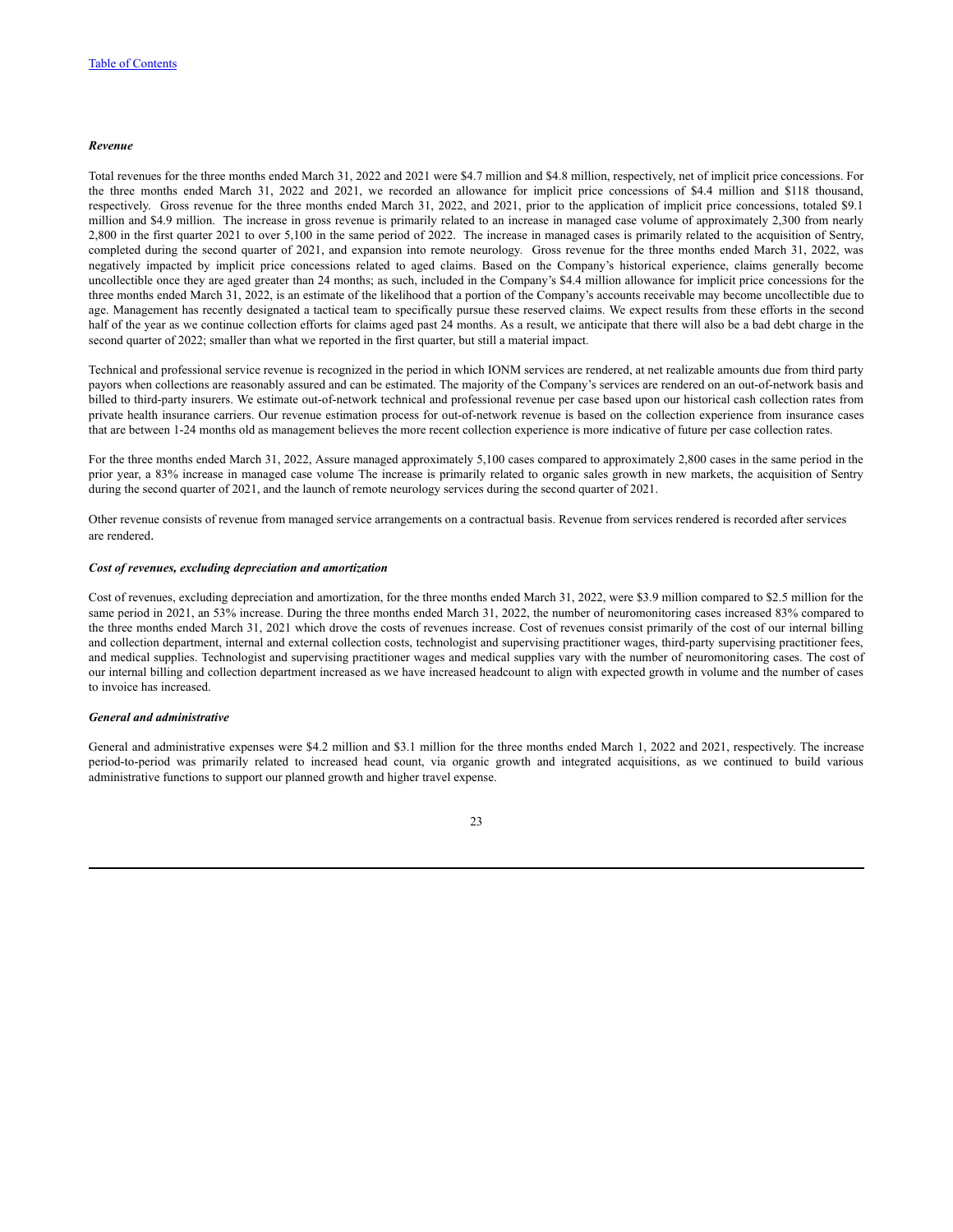#### *Gain on Paycheck Protection Program loan forgiveness*

During March 2021, the Company received an unsecured loan under the United States Small Business Administration Paycheck Protection Program ("PPP") pursuant to the recently adopted Coronavirus Aid, Relief, and Economic Security Act (the "PPP Loan") in the amount of \$1.7 million. During January 2022, the Company was granted forgiveness of the PPP Loan. As of March 31, 2022, the Company recorded a gain on forgiveness of the PPP Loan of \$1.7 million. There were no similar transactions during the three months ended March 31, 2021.

#### *Accretion expense*

The Company recorded non-cash accretion expense of \$170 thousand and \$95 thousand for the three months ended March 31, 2022 and 2021, respectively. The Company accretes the difference between the fair value of the convertible debt and the debenture and the face value of the convertible debt and the debenture over the term of the convertible debt and the debenture. Specifically, accretion expense was \$95 for each period related to the convertible debt and \$75 for the three months ended March 31, 2022 for the debenture.

#### *Interest expense, net*

Interest expense, net was \$407 thousand for the three months ended March 31, 2022 compared to \$18 thousand for the three months ended March 31, 2021. The increase year-over-year is primarily due to higher outstanding debt balances. Specifically, interest expense was \$77 and \$18 for each period related to the convertible debt and \$263 for the three months ended March 31, 2022 for the debenture.

#### *Income tax benefit*

For the three months ended March 31, 2022, income tax benefit was \$337 thousand compared \$427 thousand for the three months ended March 31, 2021. The Company's estimated annual tax rate is impacted primarily by the amount of taxable income earned in each jurisdiction the Company operates in and permanent differences between financial statement carrying amounts and the tax basis.

### **FINANCIAL POSITION, LIQUIDITY AND CAPITAL RESOURCES**

Our cash position as of March 31, 2022 was \$1.7 million compared to the December 31, 2021 cash balance of \$4.0 million. Working capital was \$30.9 million as of March 31, 2022 compared to \$34.3 million at December 31, 2021. We believe that our working capital balance and our estimated cash flows from operations during 2022 is expected support our operating activities and our obligations for the next 12 months. However, if we pursue our plan of continued growth our existing working capital will not be sufficient and we may need to seek equity or debt financing. We rely on payments from multiple private insurers and hospital systems that have payment policies and payment cycles that vary widely and are subject to change. Because we are primarily an out-of-network biller to private insurance companies, the collection times for our claims can last in excess of 24 months. During the three months ended March 31, 2022, the Company recorded an allowance for implicit price concessions of \$4.4 million and we expect a material allowance for the three months ended June 2022 for the same reason. As a result, we anticipate the EBITDA to be negative for the same period but to improve in the second half of the year.

For the three months ended March 31, 2022, we collected approximately \$5.6 million of cash from operations compared to collecting approximately \$3.1 million in the same prior year period. As of March 31, 2022, accounts receivable, which are recorded net of implicit price concessions, was \$26.5 million compared to \$27.8 million at December 31, 2021. The increase in our accounts receivable balance during 2021 is primarily due organic growth as we enter new markets, the impact of the acquisition of Sentry during the second quarter of 2021, and the launch of our in-house remote neurology services. When we enter new markets, we experience a time lag in credentialling with payors of four months on average. We experienced similar delays with the launch of our remote neurology services which began in the second quarter 2021. We received \$35 thousand in cash distributions from the PE entities for the three months ended March 31, 2022 compared to \$169 thousand received for the same period in the prior year.

As of March 31, 2022, we have collected approximately 65% of our accounts receivable within six months and approximately 85% within 12 months from the service date.

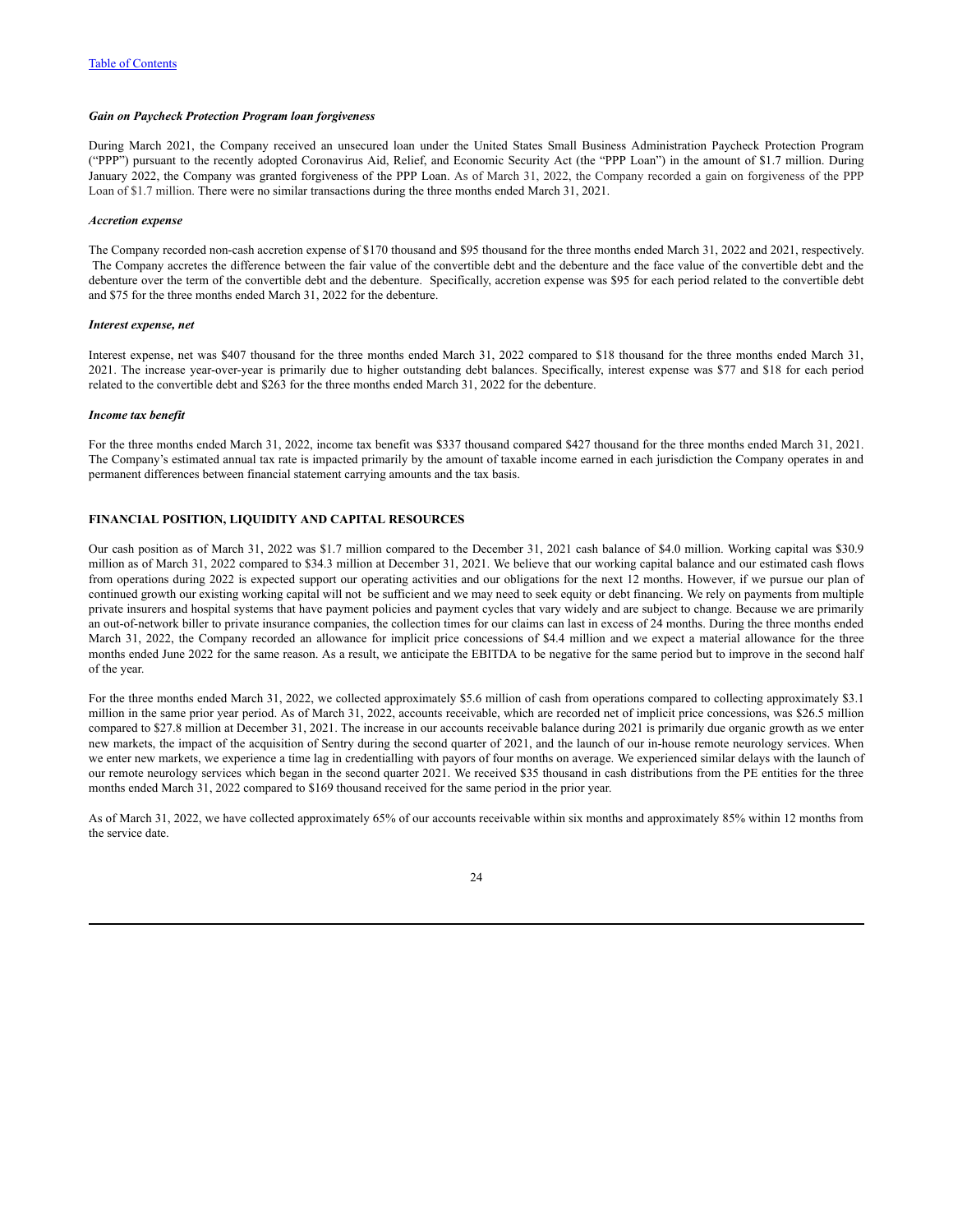Historically, we have financed our operations primarily from revenues generated from services rendered and through equity and debt financings. Our cash balance and projected cash flows from operations are expected to meet fund our current obligations and planned operating activities for the next 12 months.

Cash used in operating activities for the three months ended March 31, 2022 was \$2.3 million compared to \$2.1 million for the same period in the preceding year. Cash was used to fund operations and to fund our growth strategy.

Cash used in investing activities of \$42 thousand for the three months ended March 31, 2022 was related the PE distributions of \$35 thousand, offset by payments related to the Sentry acquisition of \$51 thousand and fixed asset purchases of \$26 thousand. Cash provided by investing activities of \$169 thousand for the three months ended March 31, 2021 was related to distributions received from the PEs.

Cash provided by financing activities of \$4 thousand for the three months ended March 31, 2022 was due to stock option exercises. Cash provided by financing activities of \$1.7 million for the three months ended March 31, 2021 was due proceeds from the Paycheck Protection Program loan.

Our near-term cash requirements relate primarily to payroll expenses, trade payables, debt payments, capital lease payments, and general corporate obligations.

We have receivables from equity investments in PEs and other entities that are due and payable upon those entities collecting on their own accounts receivable. To the extent that these entities are unable to collect on their accounts receivable or there is an impairment in the valuation of those accounts receivable, the Company will need to reduce its related party receivables and/or its equity investments in the PEs.

#### *Of -Balance Sheet Arrangements*

We have no material undisclosed off-balance sheet arrangements that have or are reasonably likely to have, a current or future effect on our results of operations or financial condition.

## **CRITICAL ACCOUNTING POLICIES**

We prepare our consolidated financial statements in conformity with GAAP. Application of GAAP requires management to make estimates and assumptions that affect the amounts reported in our consolidated financial statements and accompanying notes and within this MD&A. We consider our most important accounting policies that require significant estimates and management judgment to be those policies with respect to revenue, accounts receivable, stock based compensation, acquired intangible assets, goodwill, and income taxes, which are discussed below. Our other significant accounting policies are summarized in Note 2, "Basis of Presentation" and Note 3, "Summary of Significant Accounting Policies," of the Notes to Consolidated Financial Statements included in the Annual Report on Form 10-K for the year ended December 31, 2021 as filed with the Securities and Exchange Commission on March 14, 2022.

We continually evaluate the accounting policies and estimates used to prepare the consolidated financial statements. In general, our estimates are based on historical experience, evaluation of current trends, information from third-party professionals and various other assumptions that we believe to be reasonable under the known facts and circumstances. Estimates can require a significant amount of judgment and a different set of assumptions could result in material changes to our reported results.

## <span id="page-25-0"></span>**ITEM 3. QUANTITATIVE AND QUALITATIVE DISCLOSURES ABOUT MARKET RISK**

Not applicable

## <span id="page-25-1"></span>**ITEM 4. CONTROLS AND PROCEDURES**

#### **Disclosure Controls and Procedures**

As of the end of the period covered by this Quarterly Report on Form 10-Q, an evaluation was carried out under the supervision of, and with the participation of the Chief Executive Officer ("CEO") and Chief Financial Officer ("CFO"), of the effectiveness of the design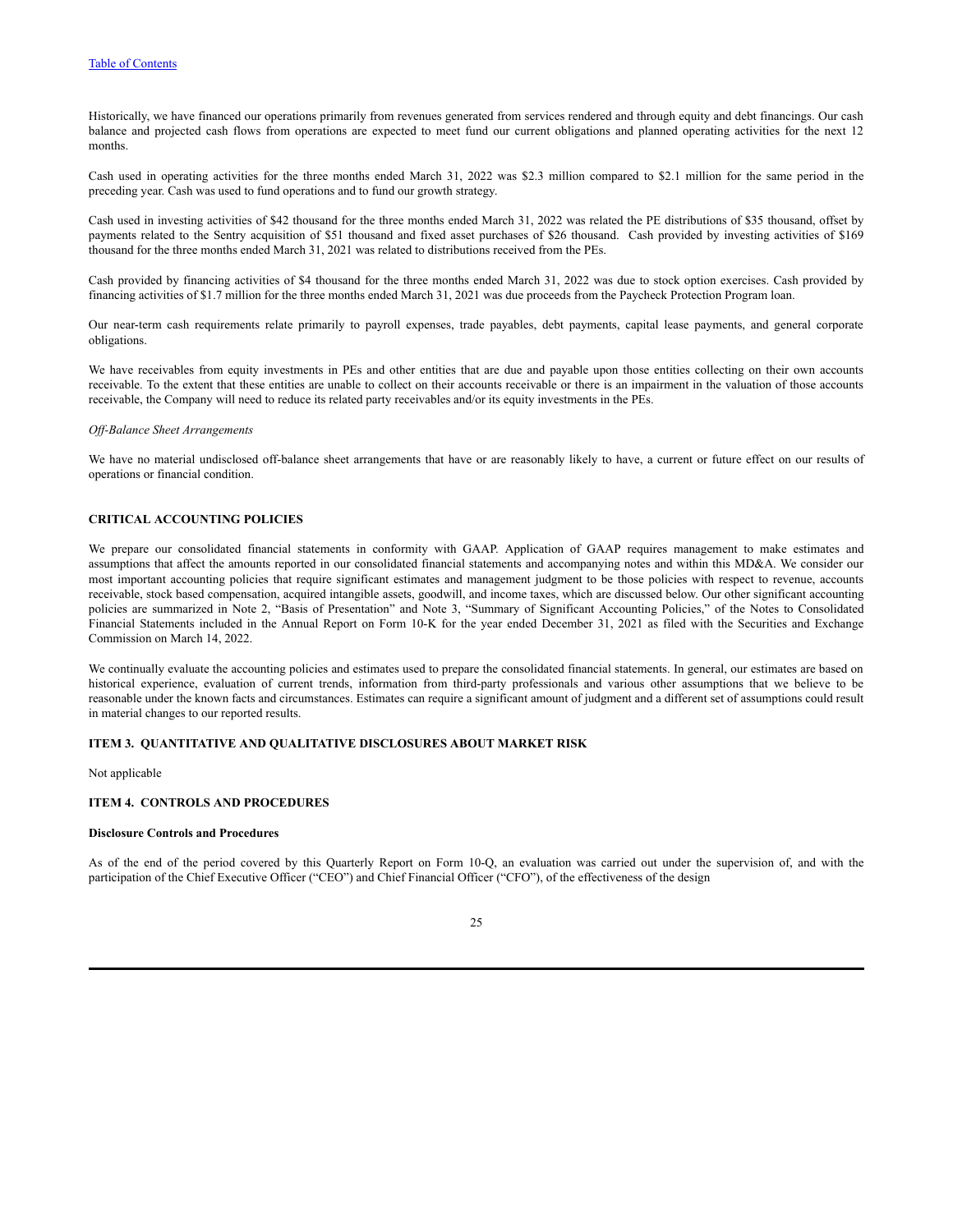and operations of our disclosure controls and procedures (as defined in Rule 13a-15(e) under the Securities Exchange Act of 1934, as amended (the "Exchange Act"). Based on that evaluation, the CEO and the CFO have concluded that, as of the end of the period covered by this Quarterly Report on Form 10-Q, our disclosure controls and procedures were ineffective in ensuring that (i) information required to be disclosed by us in the reports that we file or submit under the Exchange Act is recorded, processed, summarized and reported within the time periods specified in the SEC's rules and forms and (ii) information required to be disclosed by us in the reports that we file or submit under the Exchange Act is accumulated and communicated to our CEO and CFO, as appropriate, to allow timely decisions regarding required disclosure.

### **Changes in Internal Control Over Financial Reporting**

There have been changes in our internal control over financial reporting during the quarter ended March 31, 2022 that has materially affected, or is reasonably likely to materially affect, our internal control over financial reporting. Changes in our internal control over financial reporting during the quarter ended March 31, 2022 are discussed below under "Remediation".

#### *Material Weaknesses*

Previously, management noted that we had material weaknesses in our internal control over financial reporting related improper segregation of duties which management believes to be a material weakness.

### *Remediation Progress*

In response to the identified material weakness, during the first quarter of 2022, management began to restructure certain employee functions to allow for proper review of all transactions in order to remediate the segregation of duties control weakness. Management believes the segregation of duties material weakness will be remediated during the second quarter of 2022.

### <span id="page-26-0"></span>**PART II – OTHER INFORMATION**

### <span id="page-26-1"></span>**ITEM 1. LEGAL PROCEEDINGS**

We are not aware of any material pending or threatened litigation or of any proceedings known to be contemplated by governmental authorities that are, or would be, likely to have a material adverse effect upon us or our operations, taken as a whole.

## <span id="page-26-2"></span>**ITEM 1A. RISK FACTORS**

During the three months ended March 31, 2022 there were no material changes to the risk factors disclosed in Item 1A of Part I of our Annual Report on Form 10-K for the year ended December 31, 2021.

## <span id="page-26-3"></span>**ITEM 2. UNREGISTERED SALES OF EQUITY SECURITIES AND USE OF PROCEEDS**

Item 2(b) and 2(c) are not applicable.

Item 2(a) – Stock Issuances - Except as set forth below, the Company has not issued equity securities of the Company on an unregistered basis during the quarter ended March 31, 2022.

On March 14, 2022, the Company's Board of Directors approved the issuance of 11,852 shares of common of the Company to a institutional consultant in relation to providing certain investor relations services to the Company per an agreement entered into between the Company and the consultant. The shares of common stock are to be issued pursuant to Section 4(a)(2) of the Securities Act of 1933, as amended (the "Securities Act") based, in part, on representations made to the Company by the consultant.

## <span id="page-26-4"></span>**ITEM 3. DEFAULTS UPON SENIOR SECURITIES**

None.

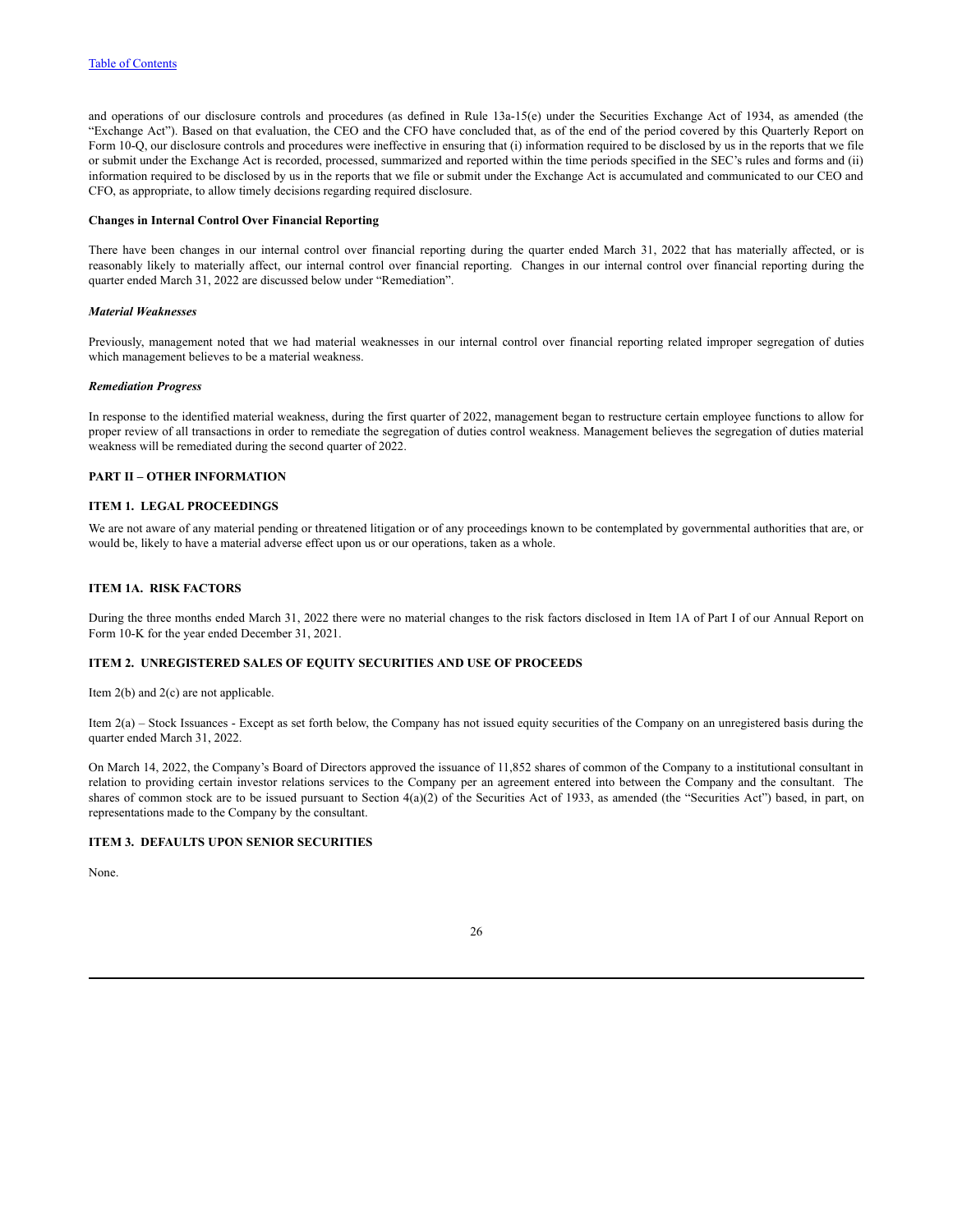# <span id="page-27-0"></span>**ITEM 4. MINE SAFETY DISCLOSURES**

Not applicable.

# <span id="page-27-1"></span>**ITEM 5. OTHER INFORMATION**

None.

## <span id="page-27-2"></span>**ITEM 6. EXHIBITS**

| Exhibit<br>Number | Description                                                                                                                                                                                                                        |
|-------------------|------------------------------------------------------------------------------------------------------------------------------------------------------------------------------------------------------------------------------------|
| 3.1               | Articles of Incorporation of Montreux Capital Corp. dated May 15, 2017 (incorporated by reference to<br>Exhibit 3.1 to the Company's Form S-1 filed with the SEC on February 11, 2021)                                             |
| 3.2               | Articles of Domestication (from British Columbia to State of Nevada) dated May 15, 2017 (incorporated by<br>reference to Exhibit 3.2 to the Company's Form S-1 filed with the SEC on February 11, 2021)                            |
| 3.3               | Certificate of Amendment to Articles of Incorporation (Name Change) of Montreux Capital Corp. dated<br>May 17, 2017 (incorporate by reference to Exhibit 3.3 to the Company's Form S-1 filed with the SEC on<br>February 11, 2021) |
| 3.4               | Bylaws of Assure Holdings Corp. (incorporated by reference to Exhibit 3.4 to the Company's Form S-1 filed<br>with the SEC on February 11, 2021)                                                                                    |
| 3.5               | Certificate of Change (incorporated by reference to Exhibit 3.1 to the Company's Form 8-K filed with the SEC<br>on September 3, 2021)                                                                                              |
| 3.6               | Amendment No.1 to the Bylaws (incorporated by referenced to Exhibit 3.2 to the Company's Form 8-K filed<br>with the SEC on September 3, 2021)                                                                                      |
| 3.7               | Amendment No. 2 to the Bylaws (incorporated by reference to Exhibit 3.1 to the Company's Form 8-K filed<br>with the SEC on November 9, 2021)                                                                                       |
| 3.8               | Amended and Restated Bylaws of Assure Holdings Corp. (incorporated by reference to Exhibit 3.8 to the<br>Company's Form 10-Q filed with the SEC on November 15, 2021)                                                              |
| 3.9               | Amended Articles of Incorporation of Assure Holdings Corp. (incorporated by reference to Exhibit 3.9 to the<br>Company's Form 10-O filed with the SEC on November 15, 2021)                                                        |
| $31.1+$           | Certification of the Principal Executive Officer pursuant to Rule 13a-14 of the Exchange Act                                                                                                                                       |
| $31.2+$           | Certification of the Principal Financial Officer pursuant to Rule 13a-14 of the Exchange Act                                                                                                                                       |
| $32.1++$          | Certification of the Principal Executive Officer pursuant to Section 906 of the Sarbanes-Oxley Act of 2002                                                                                                                         |
| $32.2++$          | Certification of the Principal Financial Officer pursuant to Section 906 of the Sarbanes-Oxley Act of 2002                                                                                                                         |
| $101$ . INS+      | Inline XBRL Instance Document                                                                                                                                                                                                      |
| $101.SCH+$        | Inline XBRL Schema Document                                                                                                                                                                                                        |
| $101.CAL+$        | Inline XBRL Calculation Linkbase Document                                                                                                                                                                                          |
| $101.DEF+$        | Inline XBRL Definition Linkbase Document                                                                                                                                                                                           |
| $101.LAB+$        | Inline XBRL Label Linkbase Document                                                                                                                                                                                                |
| 101.PRE+          | Inline XBRL Presentation Linkbase Document                                                                                                                                                                                         |
| $104+$            | The cover page of the Company's Quarterly Report on Form 10-Q for the quarter ended March 31, 2022,                                                                                                                                |
|                   | formatted in Inline XBRL (contained in Exhibit 101)                                                                                                                                                                                |

+ Filed herewith.

++ Furnished herewith.

\* Indicates a management contract or compensatory plan, contract or arrangement.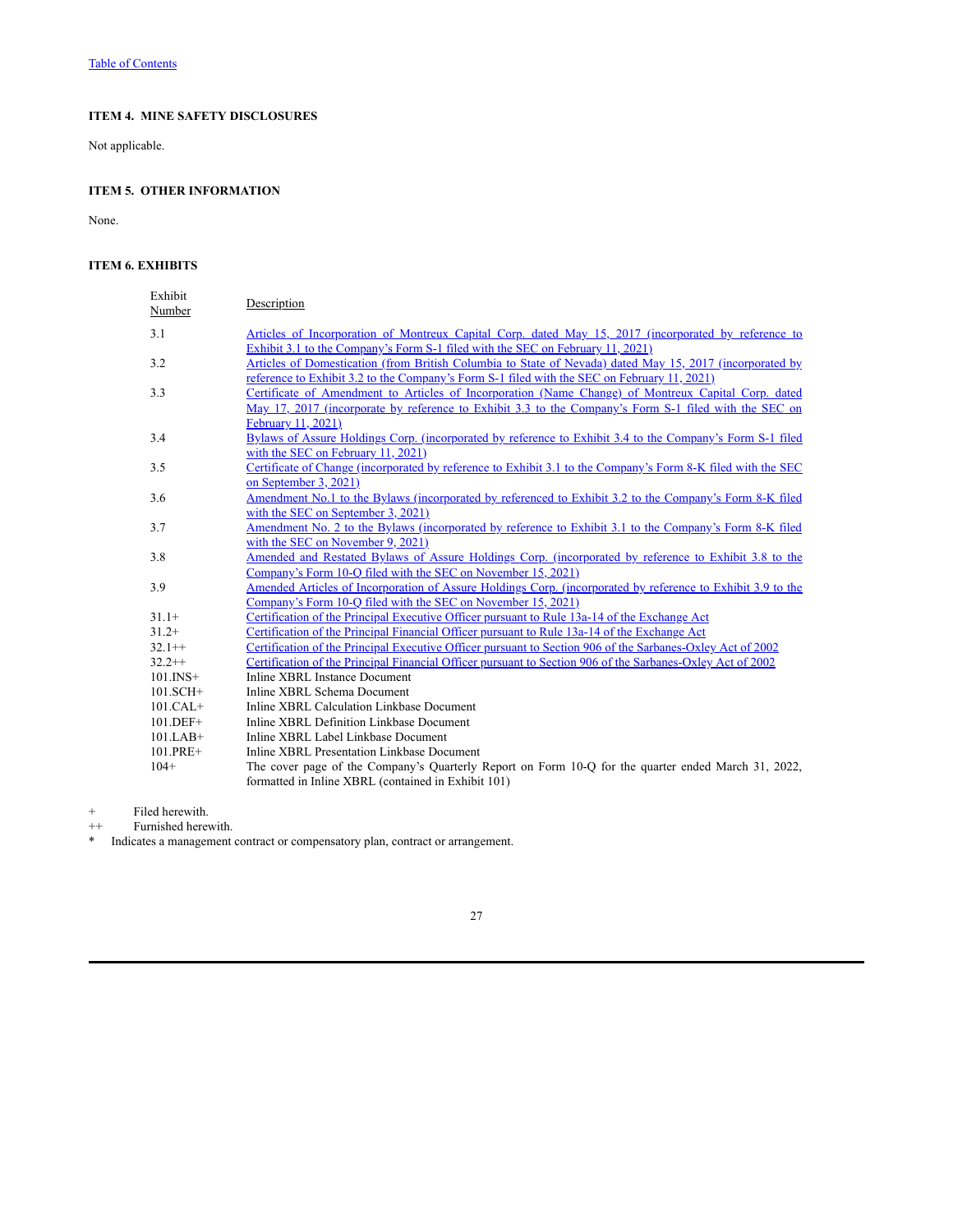## **SIGNATURES**

<span id="page-28-0"></span>Pursuant to the requirements of Section 13 or 15(d) of the Securities Exchange Act of 1934, the Registrant has duly caused this report to be signed on its behalf by the undersigned, thereunto duly authorized.

## **ASSURE HOLDINGS CORP.**

By: /s/ *John Farlinger* By: /s/ *John Price* John Farlinger, Executive Chairman and Chief Executive Officer John Price, Chief Financial Officer (Principal Financial Officer) (Principal Executive Officer) Date: May 16, 2022 Date: May 16, 2022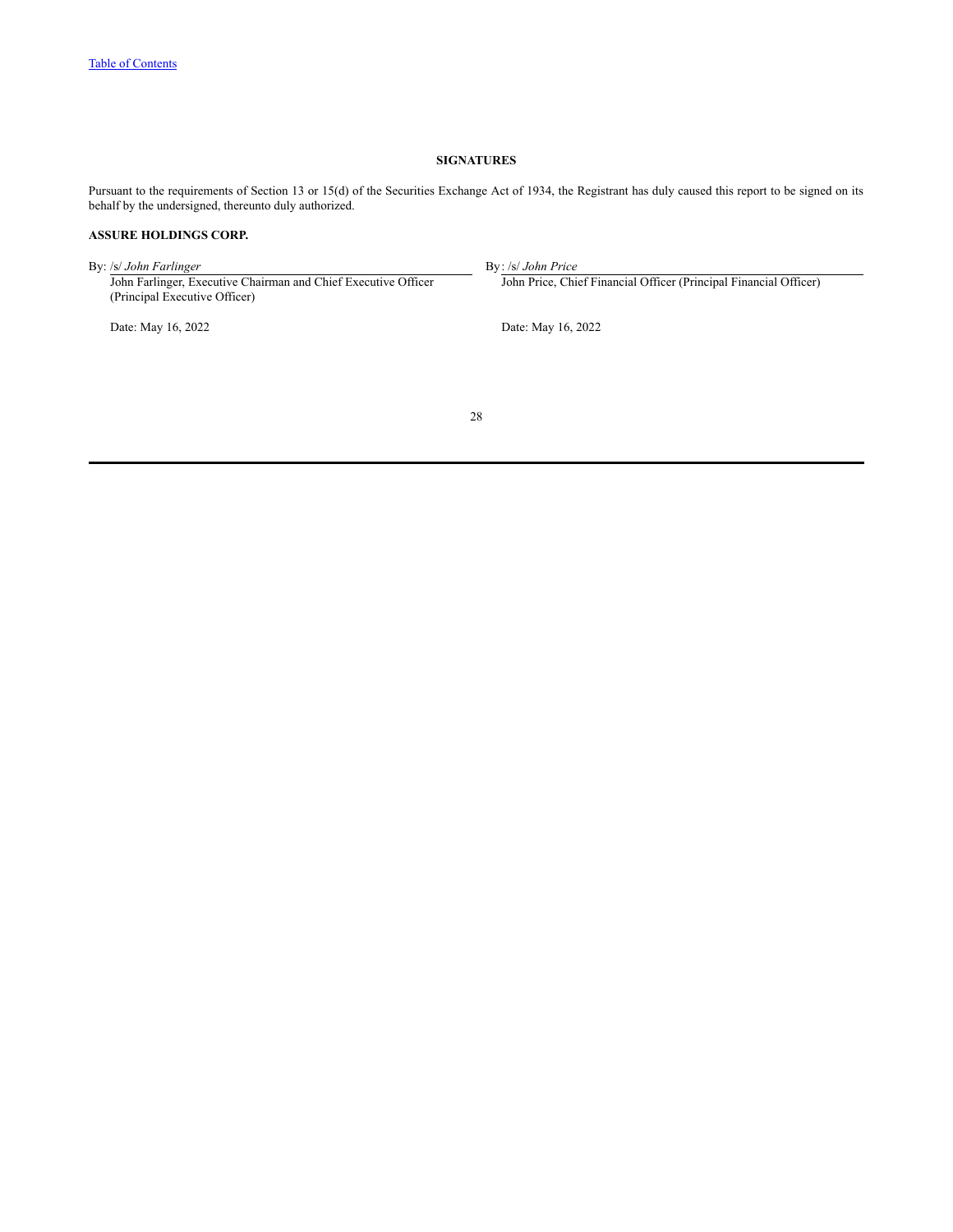## **CERTIFICATION OF CHIEF EXECUTIVE OFFICER**

I, John Farlinger, certify that:

- 1. I have reviewed this quarterly report on Form 10-Q of Assure Holdings Corp.;
- 2. Based on my knowledge, this report does not contain any untrue statement of a material fact or omit to state a material fact necessary to make the statements made, in light of the circumstances under which such statements were made, not misleading with respect to the period covered by this report;
- 3. Based on my knowledge, the financial statements, and other financial information included in this report, fairly present in all material respects the financial condition, results of operations and cash flows of the registrant as of, and for, the periods presented in this report;
- 4. The registrant's other certifying officer and I are responsible for establishing and maintaining disclosure controls and procedures (as defined in Exchange Act Rules  $13a-15(e)$  and  $15d-15(e)$ ) and internal control over financial reporting (as defined in Exchange Act Rules 13a-15(f) and 15d-15(f)) for the registrant and have:
	- (a) Designed such disclosure controls and procedures, or caused such disclosure controls and procedures to be designed under our supervision, to ensure that material information relating to the registrant, including its consolidated subsidiaries, is made known to us by others within those entities, particularly during the period in which this report is being prepared;
	- (b) Designed such internal controls over financial reporting, or caused such internal control over financial reporting to be designed under our supervision, to provide reasonable assurance regarding the reliability of financial reporting and the preparation of financial statements for external purposes in accordance with generally accepted accounting principles;
	- (c) Evaluated the effectiveness of the registrant's disclosure controls and procedures and presented in this report our conclusions about the effectiveness of the disclosure controls and procedures, as of the end of the period covered by this report based on such evaluation; and
	- (d) Disclosed in this report any change in the registrant's internal control over financial reporting that occurred during the registrant's most recent fiscal quarter (the registrant's fourth fiscal quarter in the case of an annual report) that has materially affected, or is reasonably likely to materially affect, the registrant's internal control over financial reporting; and
- 5. The registrant's other certifying officer and I have disclosed, based on our most recent evaluation of internal control over financial reporting, to the registrant's auditors and the audit committee of the registrant's board of directors (or persons performing the equivalent functions):
	- (a) All significant deficiencies and material weaknesses in the design or operation of internal control over financial reporting which are reasonably likely to adversely affect the registrant's ability to record, process, summarize and report financial information; and
	- (b) Any fraud, whether or not material, that involves management or other employees who have a significant role in the registrant's internal control over financial reporting.

Date: May 16, 2022

By: /s/ *John Farlinger*

Name: John Farlinger Title: Chief Executive Officer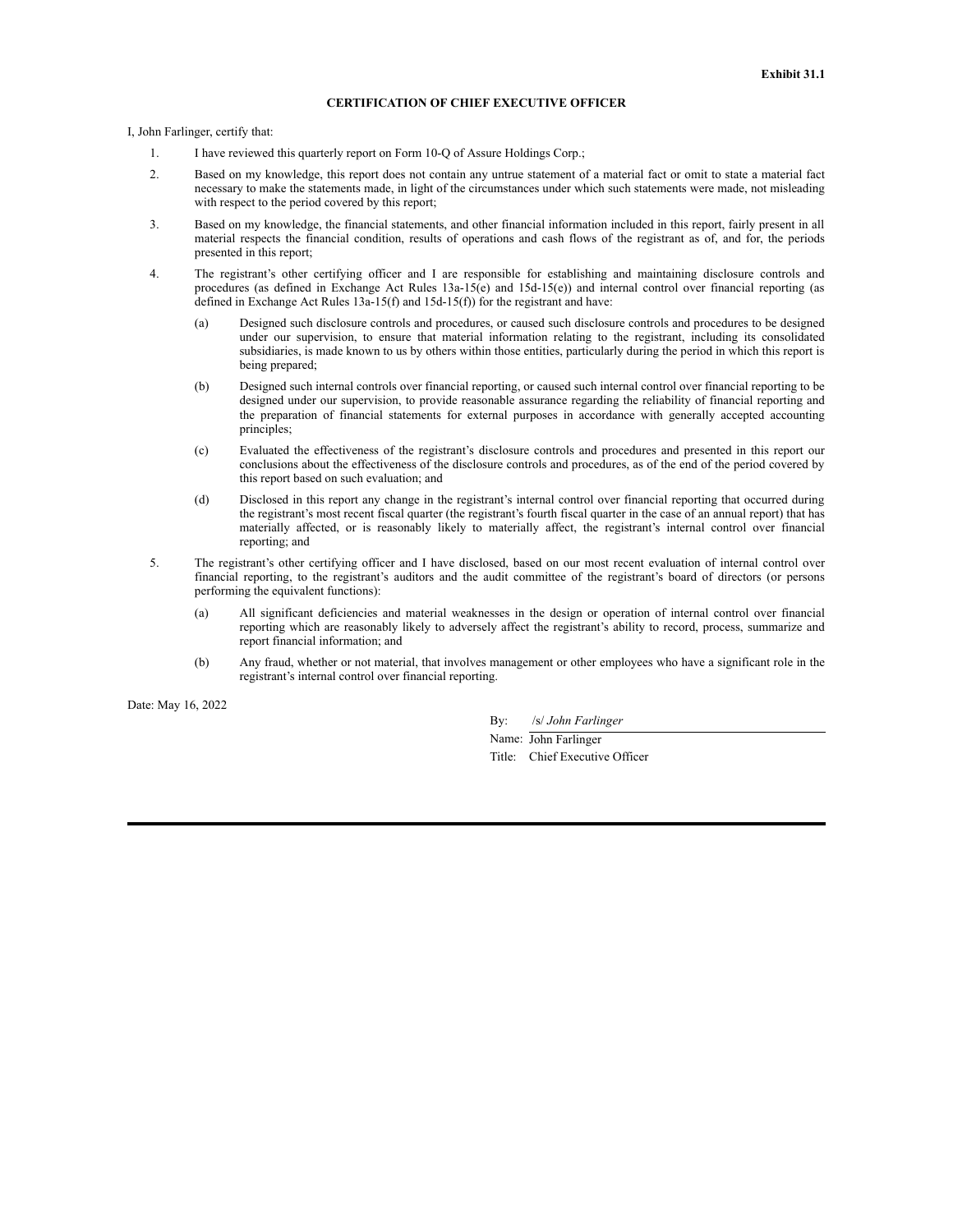#### CERTIFICATIONS

I, John Price, certify that:

- 1. I have reviewed this quarterly report on Form 10-Q of Assure Holdings Corp.;
- 2. Based on my knowledge, this report does not contain any untrue statement of a material fact or omit to state a material fact necessary to make the statements made, in light of the circumstances under which such statements were made, not misleading with respect to the period covered by this report;
- 3. Based on my knowledge, the financial statements and other financial information included in this report, fairly present, in all material respects, the financial condition, results of operations, and cash flows of the registrant as of, and for, the periods presented in this report;
- 4. The registrant's other certifying officer(s) and I are responsible for establishing and maintaining disclosure controls and procedures (as defined in Exchange Act Rules 13a-15(e) and 15d-15(e)) and internal control over financial reporting (as defined in Exchange Act Rules 13a-15(f) and 15d-15(f)) for the registrant and have:
	- (a) Designed such disclosure controls and procedures, or caused such disclosure controls and procedures to be designed under our supervision, to ensure that material information relating to the registrant, including its consolidated subsidiaries, is made known to us by others within those entities, particularly during the period in which this report is being prepared;
	- (b) Designed such internal control over financial reporting, or caused such internal control over financial reporting to be designed under our supervision, to provide reasonable assurance regarding the reliability of financial reporting and the preparation of the financial statements for external purposes in accordance with generally accepted accounting principles;
	- (c) Evaluated the effectiveness of the registrant's disclosure controls and procedures and presented in this report our conclusions about the effectiveness of the disclosure controls and procedures, as of the end of the period covered by this report based on such evaluation; and
	- (d) Disclosed in this report any change in the registrant's internal control over financial reporting that occurred during the registrant's most recent fiscal quarter (the registrant's fourth fiscal quarter in the case of an annual report) that has materially affected, or is reasonably likely to materially affect, the registrant's internal control over financial reporting; and
- 5. The registrant's other certifying officer(s) and I have disclosed, based on our most recent evaluation of internal control over financial reporting, to the registrant's auditors and the audit committee of the registrant's Board of Directors:
	- (a) All significant deficiencies and material weaknesses in the design or operation of internal control over financial reporting which are reasonably likely to adversely affect the registrant's ability to record, process, summarize, and report financial information; and
	- (b) Any fraud, whether or not material, that involves management or other employees who have a significant role in the registrant's internal control over financial reporting.

Date: May 16, 2022 /s/ *John Price* 

Name: John Price Chief Financial Officer (Principal Financial Officer)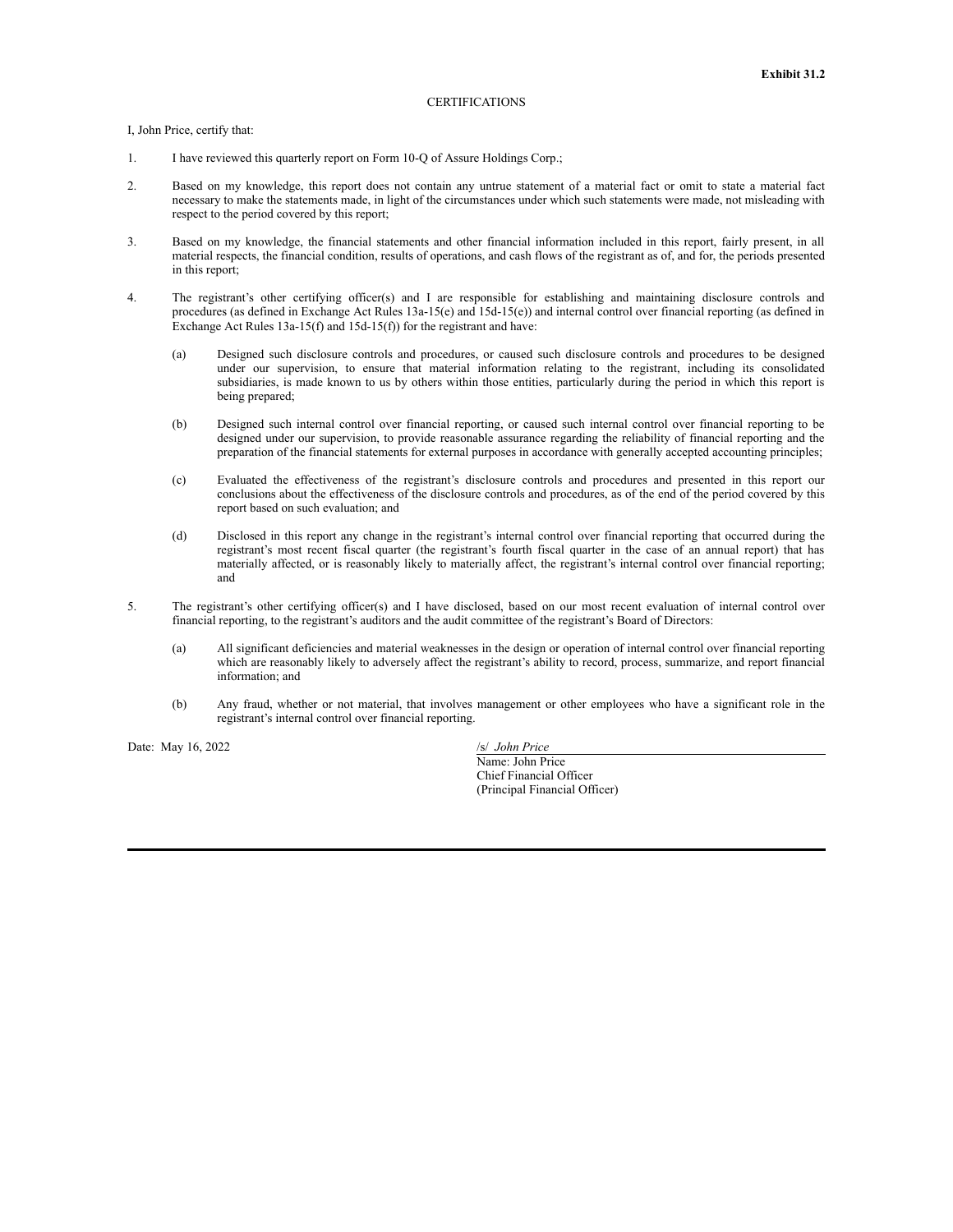## **STATEMENT PURSUANT TO 18 U.S.C. SECTION 1350 AS REQUIRED BY SECTION 906 OF THE SARBANES-OXLEY ACT OF 2002**

In connection with the Quarterly Report of Assure Holdings Corp. (the "Company") on Form 10-Q for the period ending March 31, 2022, as filed with the Securities and Exchange Commission on the date hereof (the "Report"), the undersigned hereby certify that to the best of my knowledge:

- 1. The Report fully complies with the requirements of Section 13(a) or 15(d) of the Securities Exchange Act of 1934; and
- 2. The information contained in the Report fairly presents, in all material respects, the financial condition and results of operations of the Company.

May 16, 2022 */s/ John Farlinger* Chief Executive Officer Name: John Farlinger (Principal Executive Officer)

A signed original of this written statement required by Section 906 has been provided to Assure Holdings Corp. and will be retained by Assure Holdings Corp. and furnished to the Securities and Exchange Commission or its staff upon request.